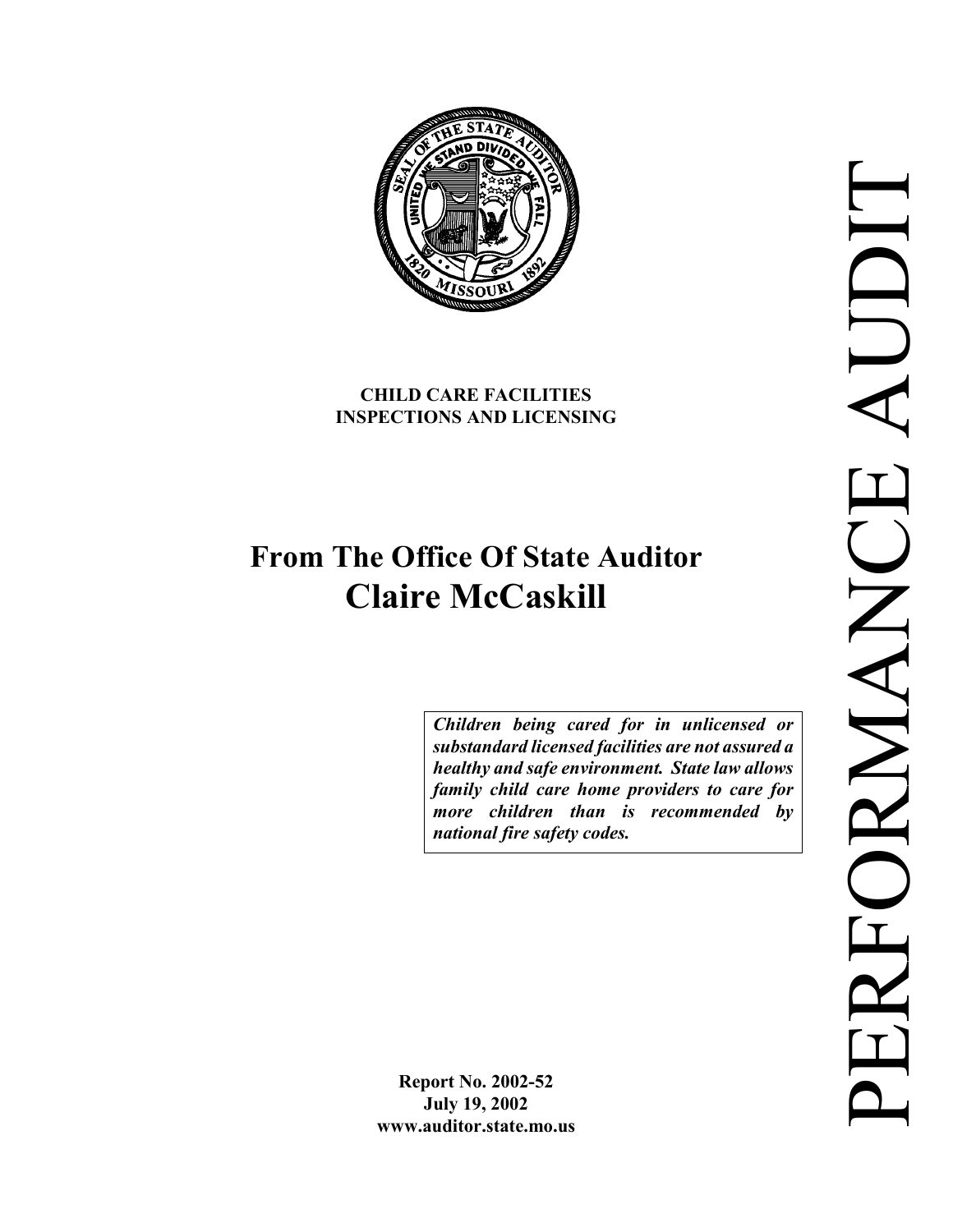

Office of **July 2002** Missouri State Auditor Claire McCaskill

#### **State officials do not proactively seek unlicensed child care providers and state law does not limit a facility's overall child capacity number**

This audit analyzed the effectiveness of state laws regulating child care providers, how well providers comply with such laws and provider oversight by the state child care bureau. In general, child care providers are required to be licensed in Missouri if they care for more than four unrelated children. Auditors found bureau officials have not always effectively dealt with unlicensed child care facilities and current state penalties do not deter some providers from operating illegally.

#### **State penalties do not deter unlicensed providers from operating**

Unlicensed providers can only be charged with an infraction, which carries a maximum \$200 fine for the first violation of state law. The fine has not deterred providers from operating illegally even though some were prosecuted and fined. Statements from providers show how they openly refuse to follow state law: "I do keep more than four non-related children at one time. I plan to continue to do so. I do not want to give the names. I do not want a license." In addition, fines levied against unlicensed providers are much higher in other states. (See pages 5 and 6)

#### **Children related to provider not included in capacity limits**

State law allows a licensed family child care home to care for 10 unrelated children and an unlimited number of related children. The National Fire Protection Association recommends a minimum of one adult for every six children. Auditors found 97 percent of state licensed family child care homes could already care for more children than this recommended limit, but by excluding related children from capacity limits it only makes a potentially dangerous situation worse. The eight states surrounding Missouri include related children in capacity limits. (See pages 10, 11 and 13)

#### **Unlicensed providers are not annually inspected**

Unlicensed providers are not subject to annual sanitation and fire inspections. Auditors reviewed the bureau's investigations of two unlicensed providers. In both cases, bureau staff found serious fire and sanitation hazards. (See page 7)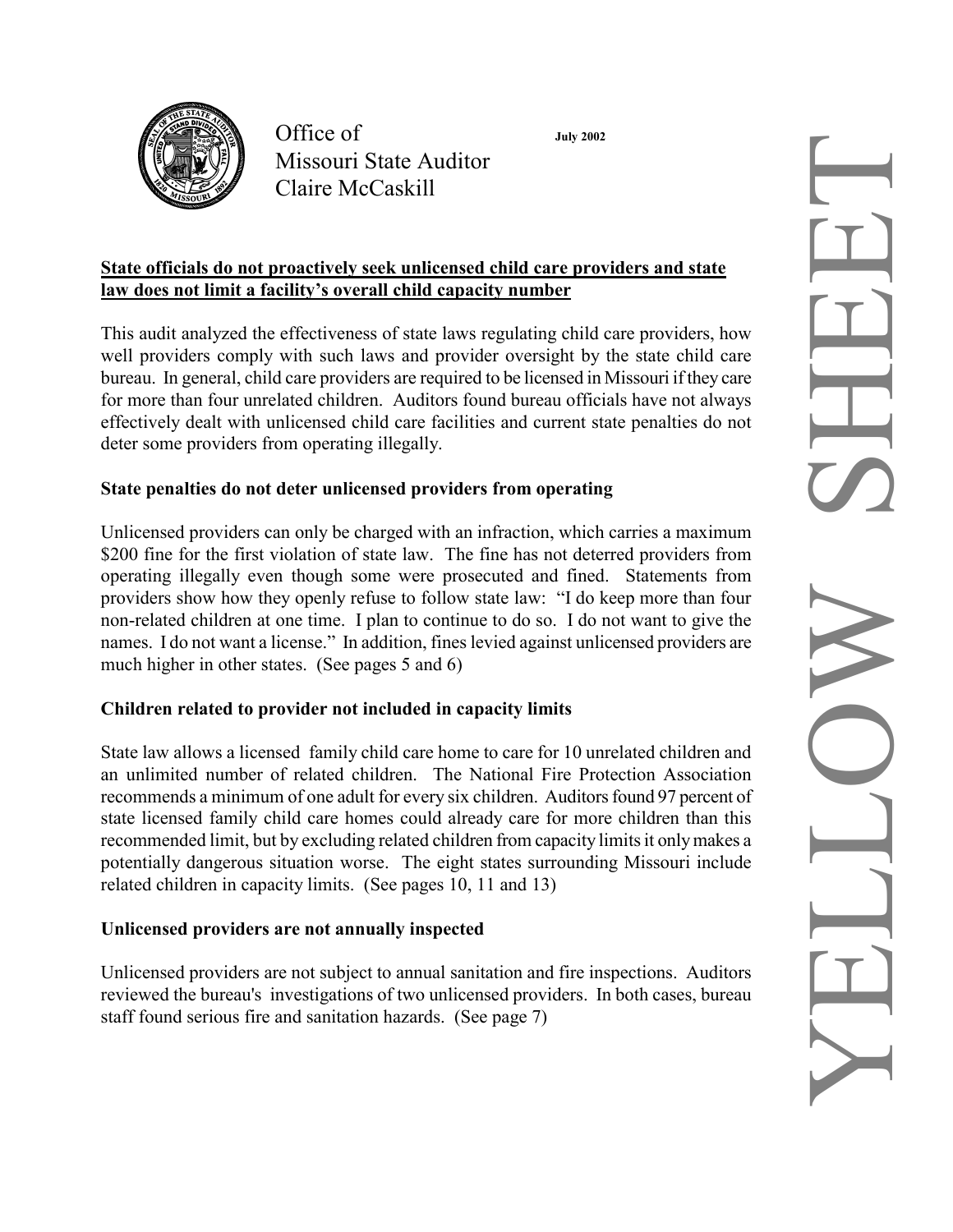#### **No one knows how many unlicensed providers exist**

Bureau officials do not know how many unlicensed providers operate in Missouri and do not have the staff to proactively identify or investigate unlicensed providers, particularly those operating in the anonymity of their homes. Officials said they did not have the authority to enter unlicensed facilities to determine state law violations unless they had a formal complaint filed. Increased public awareness about the potential hazards of unlicensed care could encourage citizens to notify the bureau about offenders. (See page 3)

#### **No standard criteria for penalizing facilities**

Bureau officials have not established standard guidelines to determine the severity of rule violations or effectively assess penalties. State law allows bureau staff to issue warning and censure letters or to deny, suspend or revoke a provider's license when facilities do not follow the bureau's 100 safety and sanitation rules. But bureau officials did not document the decision-making process used to assess penalties, which made it difficult for auditors to determine if recommended penalties were too severe or consistently applied statewide. (See page 15)

#### **Reports are available on our web site: www.auditor.state.mo.us**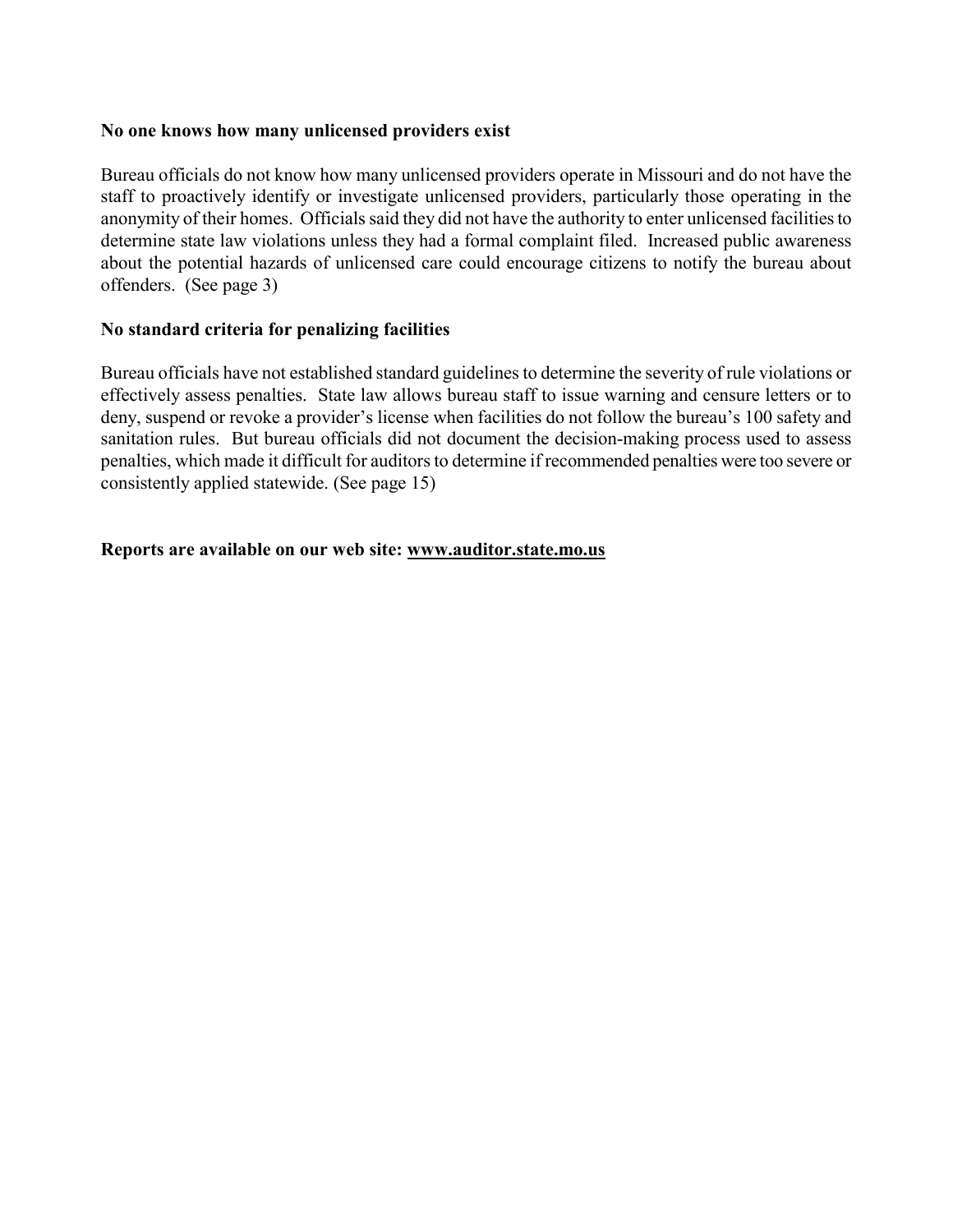#### **CHILD CARE FACILITIES INSPECTIONS AND LICENSING**

### **TABLE OF CONTENTS**

|                |                                                                          | Page |
|----------------|--------------------------------------------------------------------------|------|
|                |                                                                          |      |
|                |                                                                          |      |
| 1.             | Many Child Care Facilities Were Not Subject to State Safety and          |      |
|                |                                                                          |      |
|                |                                                                          |      |
| 2.             | State Requirements Do Not Include Related Children in Capacity Limits 10 |      |
|                |                                                                          |      |
|                |                                                                          |      |
| 3 <sub>1</sub> | Bureau Lacks Standard Criteria and Procedures for Assuring Licensed      |      |
|                |                                                                          |      |
|                |                                                                          |      |
|                | <b>APPENDIXES</b>                                                        |      |
| $I_{\cdot}$    |                                                                          |      |
| $\Pi$ .        |                                                                          |      |
| III.           | ESTIMATED NUMBER OF CHILDREN IN UNLICENSED CHILD                         |      |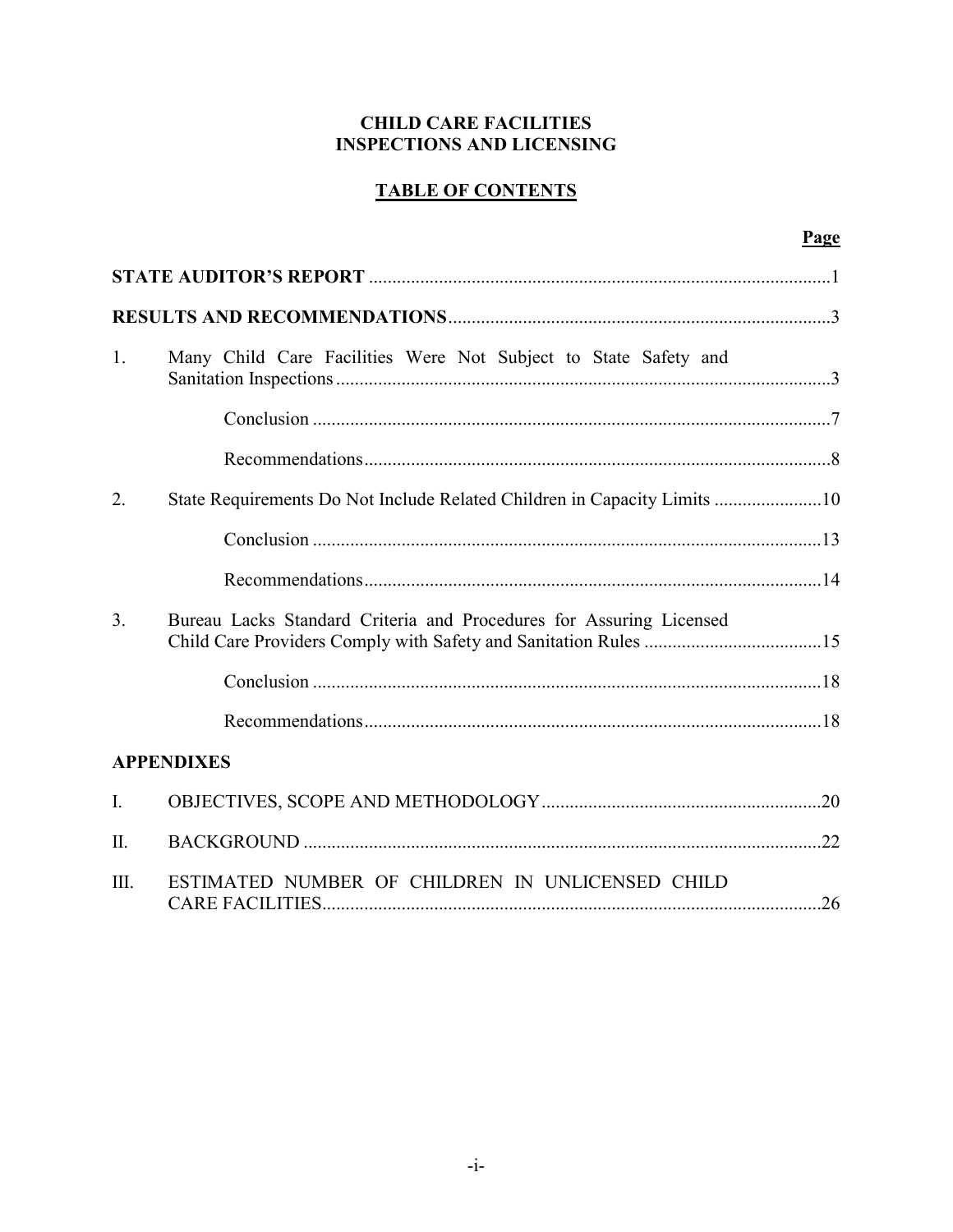

## **CLAIRE C. McCASKILL Missouri State Auditor**

Honorable Bob Holden, Governor and Members of the General Assembly and Ronald W. Cates, Acting Director Department of Health and Senior Services Jefferson City, MO 65102

 Many of Missouri's nearly 287,000 children ages 5 and under may need child care while their parents work. This report focuses on child care providers' compliance with state child care statutes and regulations, and the Department of Health and Senior Services - Division of Heath Standards and Licensure, Bureau of Child Care oversight of providers who are required to obtain child care licenses. Specifically, our objectives were to determine (1) the effectiveness of penalties assessed to unlicensed family child care homes and the safety of the children in those homes, (2) the safety of the children in licensed child care facilities based on the licensing capacity and (3) the effectiveness of the bureau's enforcement of statutory requirements regarding inspections of licensed child care facilities.Our methodology can be found in Appendix I, page 20.

 Bureau officials need to improve oversight of child care providers required to be licensed. We found bureau policies and actions have not effectively dealt with unlicensed or substandard licensed child care facilities. Further, state law does not limit the number of total children allowed in child care facilities. As a result, some children may be provided care in unsafe and unsanitary conditions. We make several recommendations to improve child care licensing and oversight.

224 State Capitol • Jefferson City, MO 65101 • (573) 751-4824 • FAX (573) 751-6539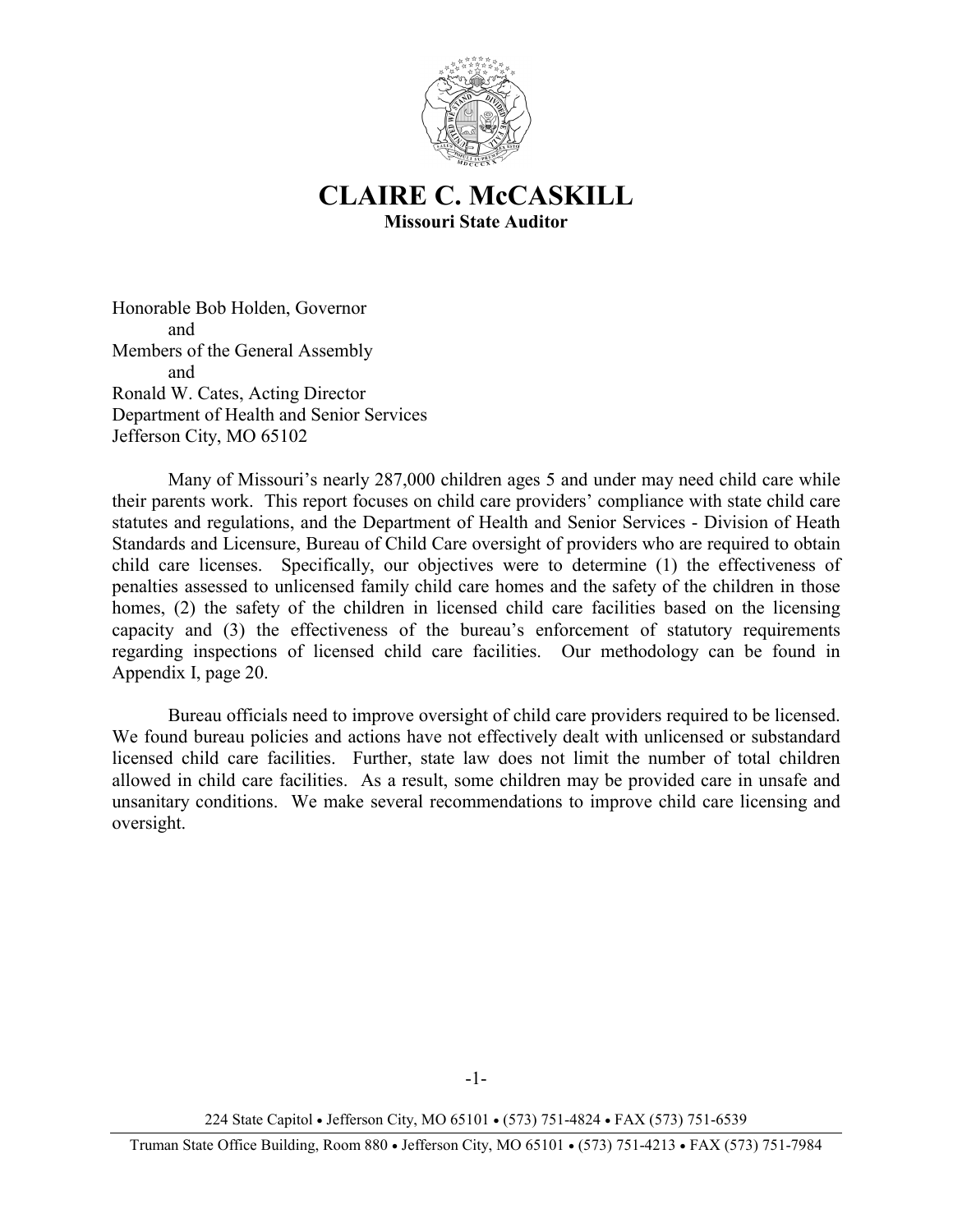The audit was conducted in accordance with applicable standards contained in *Government Auditing Standards,* issued by the Comptroller General of the United States, and included tests of the procedures and records as were considered appropriate under the circumstances.

aire McCadiell

 Claire McCaskill State Auditor

February 7, 2002 (fieldwork completion date)

The following auditors contributed to this report:

| Director of Audits: | Kirk R. Boyer        |
|---------------------|----------------------|
| Audit Manager:      | John B. Mollet, CISA |
| In-Charge Auditor:  | Deborah J. Yost      |
| Audit Staff:        | George M. Atkinson   |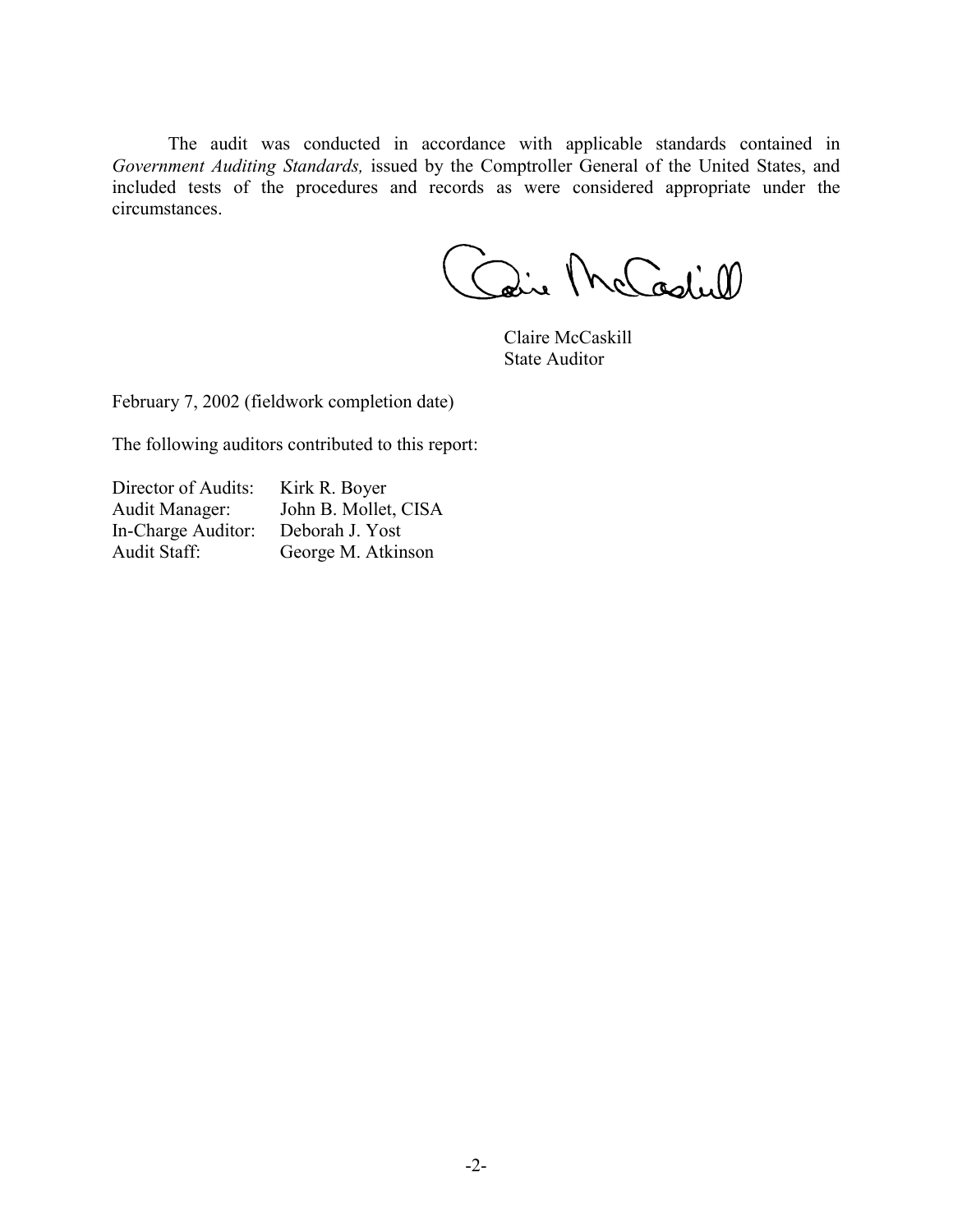#### **RESULTS AND RECOMMENDATIONS**

#### **1. Many Child Care Facilities Were Not Subject to State Safety and Sanitation Inspections**

The Bureau of Child Care, which regulates child care providers in Missouri, has not proactively identified providers who are not operating in accordance with state statutes nor determined how many children may be in their care. Our review indicates a substantial number of children could potentially be cared for by providers who were operating illegally and who were not subject to the same annual fire, safety and sanitation inspections as state licensed facilities.<sup>1</sup> Identifying these illegal providers can be difficult since most are typically operating in private residences, and the bureau does not have the resources to seek out each one. However, bureau officials have not attempted to develop any alternative methods to identify these providers. We also found when bureau staff referred unlicensed providers for prosecution, a \$200 fine upon a first conviction may not be an adequate deterrent for violating state child care laws and regulations.

#### **Licensing helps ensure children are staying in safe and sanitary facilities**

Child care providers are required to be licensed in Missouri if they care for more than four unrelated children. Licensed child care providers operating in their homes receive annual sanitation and fire inspections, and semi-annual bureau compliance inspections. Sanitation inspections help ensure facilities are clean and free of unsanitary conditions. Fire inspections help ensure electrical wiring and equipment are safe, smoke detectors are in place, and children can be safely evacuated in the event of fire. The bureau's semi-annual compliance inspections are detail reviews that determine if providers are complying with over 100 rules related to safety, cleanliness of facilities, and staffing, which include 1) each infant/toddler has his/her own crib or playpen, 2) outdoor play equipment is safe, 3) the children do not have access to hazardous chemicals, and 4) the children are not being cared for by convicted criminals, such as child molesters.

#### **Bureau has not taken a proactive approach to identify unlicensed providers**

Bureau officials did not have data on how many unlicensed providers are operating in Missouri, or how many children may be in their care. They estimated the St. Louis metropolitan area alone has several thousand family child care home providers operating in violation of state licensing laws and regulations.<sup>2</sup> While bureau data showed that  $1,350$  providers are exempt from state licensure such as religious institutions, the data did not show the number of children cared for by each license-exempt provider operating in the state during 2001. Based on 2000 U.S. Census data for Missouri, we estimate there could be as many as 156,000 children ages 5 and under who may be in unlicensed child care facilities. $3$ 

 $\overline{a}$ 

<sup>&</sup>lt;sup>1</sup> Most religious organizations, nursery schools and schools that provide child care are exempt from obtaining state licenses. Religious organizations have to pass annual fire and sanitation inspections.

 $2^2$  The bureau's estimate is based on Division of Family Services data that show 4,000 providers in the St. Louis area were caring for needy or foster care children, and bureau officials believe many of these providers could be caring for more than four unrelated children which is a violation of state law.

 $3$  Appendix III, page 26, describes how we calculated this estimate.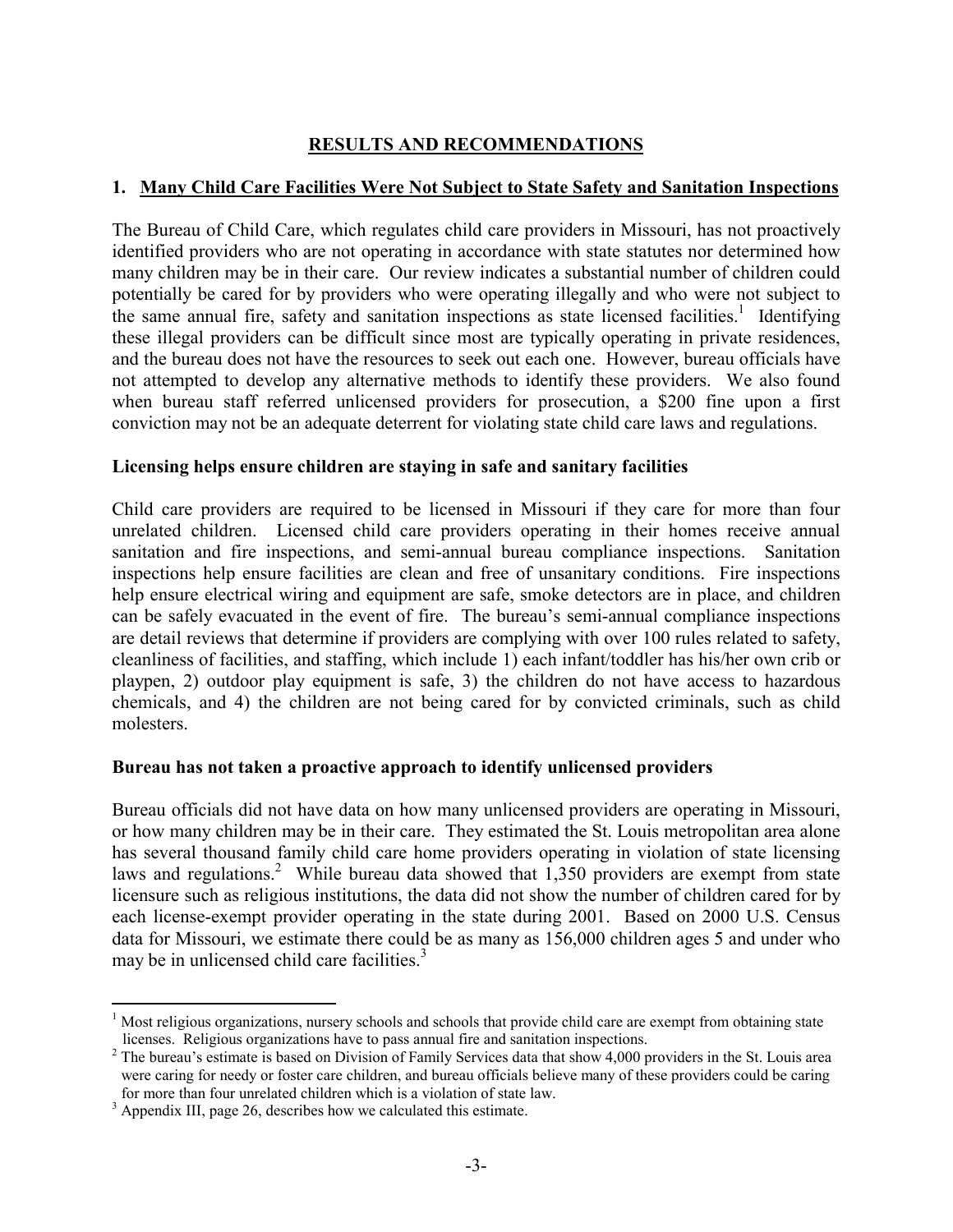A recent study by The Children's Foundation<sup>4</sup> (the foundation) showed Missouri had the highest ratio of preschool children (ages 4 and under) to licensed child care facilities compared to its eight bordering states, as shown in Table 1.1. For example, the study showed Kansas oversees 9,002 child care facilities (both licensed and registered) for 188,708 preschool children for a ratio of 21 children per licensed facility. Conversely, the study showed Missouri only had 4,411 licensed child care facilities for 369,898 preschool children for a ratio of 84 children per licensed facility. The study included all children ages 4 and under and did not consider if one or both of a child's parents worked.

| <b>State</b> | <b>Child Population</b><br>0-4 Years Old | <b>Licensed</b><br><b>Facilities</b> | <b>Ratio of Children</b><br>to Facilities |
|--------------|------------------------------------------|--------------------------------------|-------------------------------------------|
| Missouri     | 369,898                                  | 4,411                                | 84                                        |
|              |                                          |                                      |                                           |
| Illinois     | 876,549                                  | 12,995                               | 67                                        |
| Tennessee    | 374,880                                  | 6,064                                | 62                                        |
| Arkansas     | 181,585                                  | 4,440                                | 41                                        |
| Kentucky     | 265,901                                  | 6,904                                | 39                                        |
| Oklahoma     | 236,353                                  | 6,223                                | 38                                        |
| Iowa         | 188,416                                  | 6,595                                | 29                                        |
| Nebraska     | 117,048                                  | 4,195                                | 28                                        |
| Kansas       | 188,708                                  | 9,002 <sup>1</sup>                   | 21                                        |

#### **Table 1.1: Ratio of Children to Facility by Population**

 $1$ . This number includes 2,964 registered home providers who watch six or less children. These providers are registered, but not inspected.

Sources: The Children's Foundation 2000/2001 Family Child Care Licensing Study and 2000 U. S. Census data

Bureau officials said they do not have the staff or resources to proactively identify, investigate and prosecute an estimated 1,000 or more unlicensed providers, especially those providers operating in the anonymity of their homes. The officials also stated the bureau does not have the authority to enter unlicensed facilities to determine if they are in violation of state child care statutes. Rather, the bureau relies on parents and others to file formal complaints before initiating investigations of unlicensed facilities.<sup>5</sup>

The bureau has not used its existing public informational brochures or Internet Web site to 1) explain the risks of placing children in unlicensed facilities, 2) urge parents to report unlicensed providers, or 3) urge parents to use licensed providers. Kansas uses a public awareness campaign called "Good Beginnings Last a Lifetime" to disclose the requirements of a licensed facility and help the public detect an unlicensed facility. The program's brochure highlights the advantages of licensed child care facilities over unlicensed child care facilities. Although the bureau publishes a similar brochure, it does not point out the risks of placing children with

1

<sup>&</sup>lt;sup>4</sup> The Children's Foundation is a private national educational non-profit organization that strives to improve the lives of children and those who care for them.

 $<sup>5</sup>$  Bureau staff do not compile data showing the number of complaints received related to unlicensed child care</sup> providers.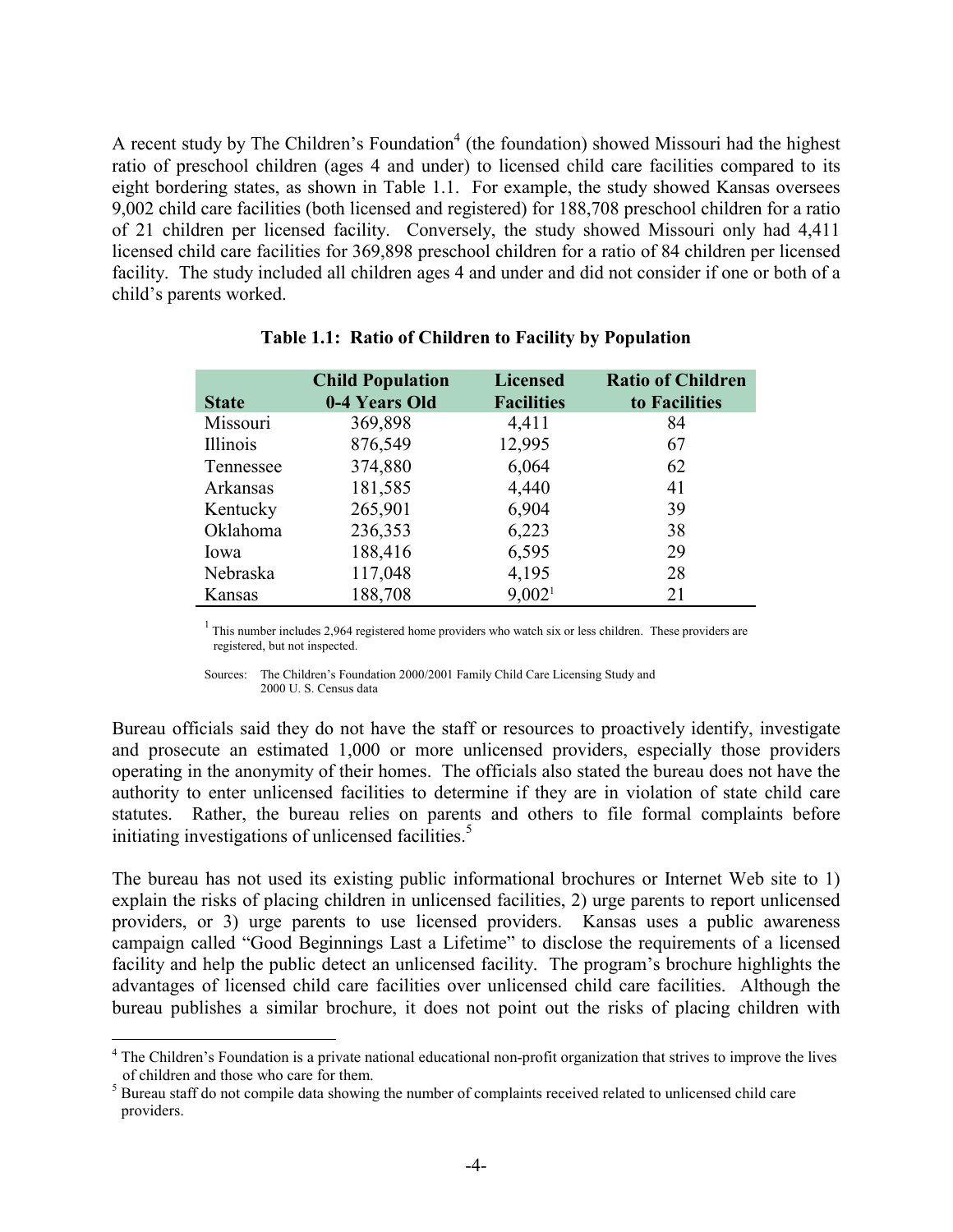unlicensed providers, such as these providers not being subject to periodic sanitation and fire inspections, or encourage parents to report unlicensed providers to the bureau. The bureau does not provide parents a list of licensed providers through its Web site or when responding to telephone inquiries. Such a list would help parents locate licensed providers or to verify if a potential provider is licensed by the state.

Public awareness campaigns have helped other Missouri state departments identify and deter individuals who violate state laws and regulations. For example, the Department of Conservation's public awareness campaign to curb state hunting regulation violations (called Operation Game Thief) results in 600 to 800 complaints annually and over 100 prosecutions. The department spends about \$25,000 annually on the program, which urges residents to report violators, such as individuals shooting deer out of season.

#### **Penalties have not deterred unlicensed providers from violating the law**

Unlicensed child care providers can only be charged with an infraction which provides for a maximum \$200 fine for a first violation. This \$200 fine has not deterred some providers from continuing to operate illegally even though some providers were prosecuted and fined and others knew they could be fined. Bureau officials explained the small fine often matters little to a provider who may gross \$52,000 a year caring for 10 children at \$100 per child per week. In addition, these cases can take up to one year to investigate and prosecute. The three statements below come from unlicensed providers referred to local prosecutors for operating illegally and show their attitudes toward licensure.<sup>6</sup>

- "I babysit [sic] more than 4 non-related children at one time. I do not want to get a license and I do plan to keep more than 4 non-related children at one time in the future. I will not give the children's names and I will not allow you into my facility." (March 16, 1999)
- "I, [provider], acknowledge that contrary to my letter of 9-20-99 I did have, on occasion, more than 4 unrelated children in my care in knowing violation of the state statute 210.211 after 9-20-99. I understand I may be subjected to legal action at the county and/or state level if I take more than four unrelated children into care at any time in the future." (June 15, 2000)
- "I do keep more than four non related children at one time. I plan to continue to do so. I do not want to give the names. I do not want a license." (November 3, 2000)

Overall, in the three district offices we visited, bureau officials identified, substantiated and referred to prosecutors 10 (including the three listed above) home child care providers for taking care of more than four unrelated children. Of these 10 referrals, four providers obtained or are seeking a license, four providers were not prosecuted and two providers, who had past convictions, have additional referrals pending.

 $\overline{a}$ 

<sup>&</sup>lt;sup>6</sup> We edited the statements to protect the providers' identities.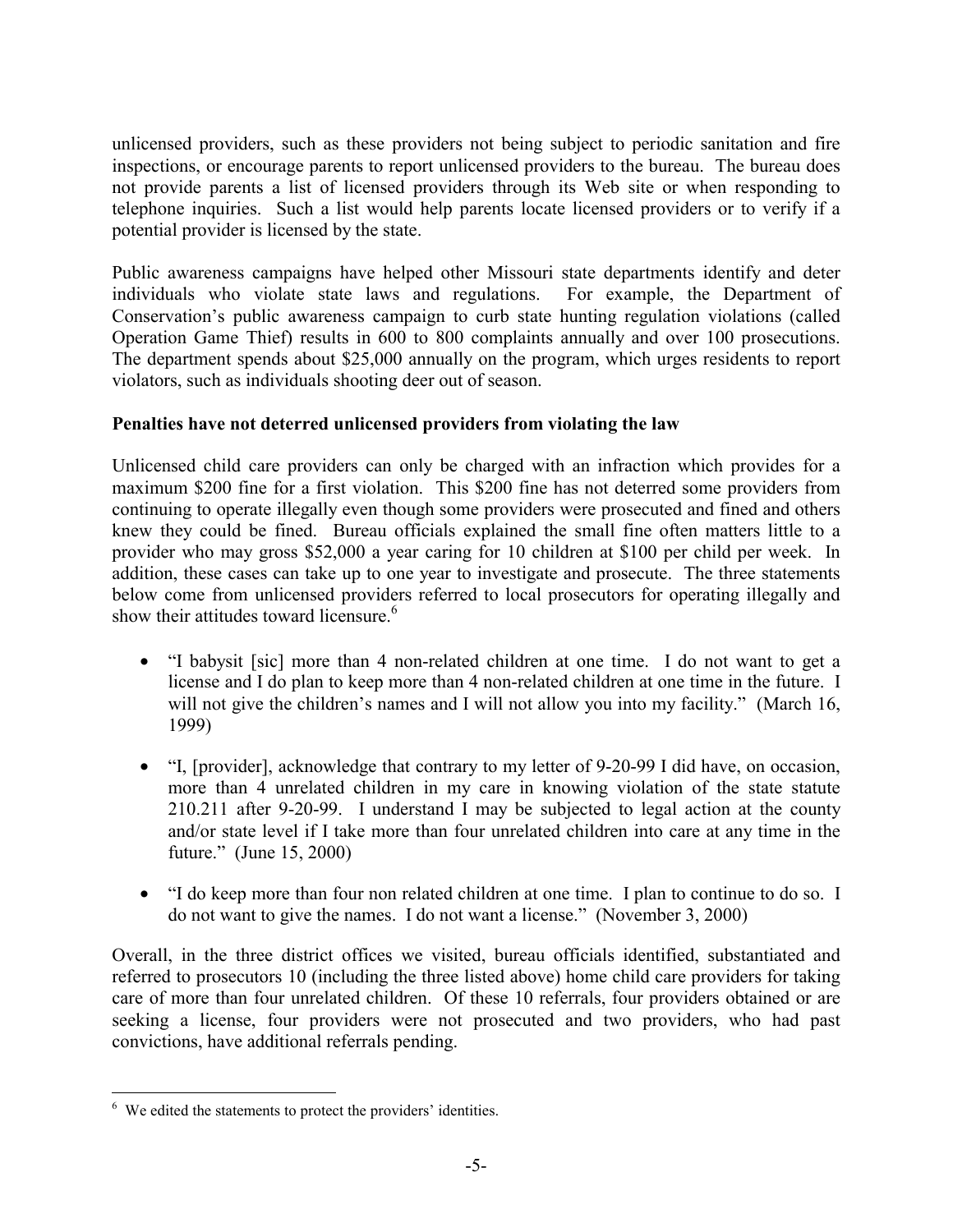Even in prosecuted cases, however, the fines did not always deter the provider from operating illegally. For example, a provider in Kansas City was prosecuted and fined \$200 for caring for more than four unrelated children without a license. This provider was convicted in December 1998 and January 1999. The provider's 1999 conviction included a \$200 fine and a permanent injunction restricting her from providing child care, but at the time of our audit, she continued to do so. The bureau referred the provider again in November 2000, but the case was not prosecuted. An October 2001 referral resulted in a charge for violating state child care laws, which is still pending.

In referring cases, bureau officials faced challenges in communicating the seriousness of a case to prosecutors and did not have a systematic process to ensure these cases received timely attention. In addition, it was not standard practice for bureau staff to follow up with local prosecutors on referred cases or update them on the need for action.

In one Kansas City case, a provider operated illegally for seven years even though the bureau repeatedly found the provider caring for more than four unrelated children. The provider surrendered her license in September 1994 after receiving three complaints and four bureau visits, which confirmed 20 to 30 children in her care on some days. The provider informed bureau staff that she no longer wished to be licensed, but that she may continue to care for more than four unrelated children. A month later (October 1994) the bureau received a fourth complaint, which was substantiated and referred to a county prosecuting attorney office in November 1994, and to the state Attorney General's office in February 1995. After these referrals, bureau staff did not receive another complaint for this provider, but made four visits over the next two years (one in October 1996, one in March 1997 and two in April 1997) and noted several children entering the house. Bureau officials were unable to prove the children were not related to the provider and did not make any additional referrals to prosecutors. In April 2001, a 4-month-old child died from injuries while in the care of this provider, and the provider was charged with second degree murder and 19 counts of felony child endangerment.

In another case, a Springfield provider operated illegally for over 13 years while caring for up to 25 unrelated children at one time. The district office referred this provider to a county prosecuting attorney four times. At the close of our audit, bureau staff did not know if this provider continued to operate without a license.

The bureau has recently implemented new procedures to ensure staff follow up on referred cases. Bureau staff now contact prosecuting attorneys within 30 days of a referral and every 30 days afterward to keep them advised of the case. In addition, bureau officials send a copy of the referral to the Attorney General's office. These new procedures have prompted at least one provider to seek a license despite an initial unwillingness to do so.

#### **Fines levied by other states are substantially higher**

Fines levied against individuals violating child care laws and regulations in other states are much more punitive than in Missouri. For example, Nebraska can fine providers \$5 a day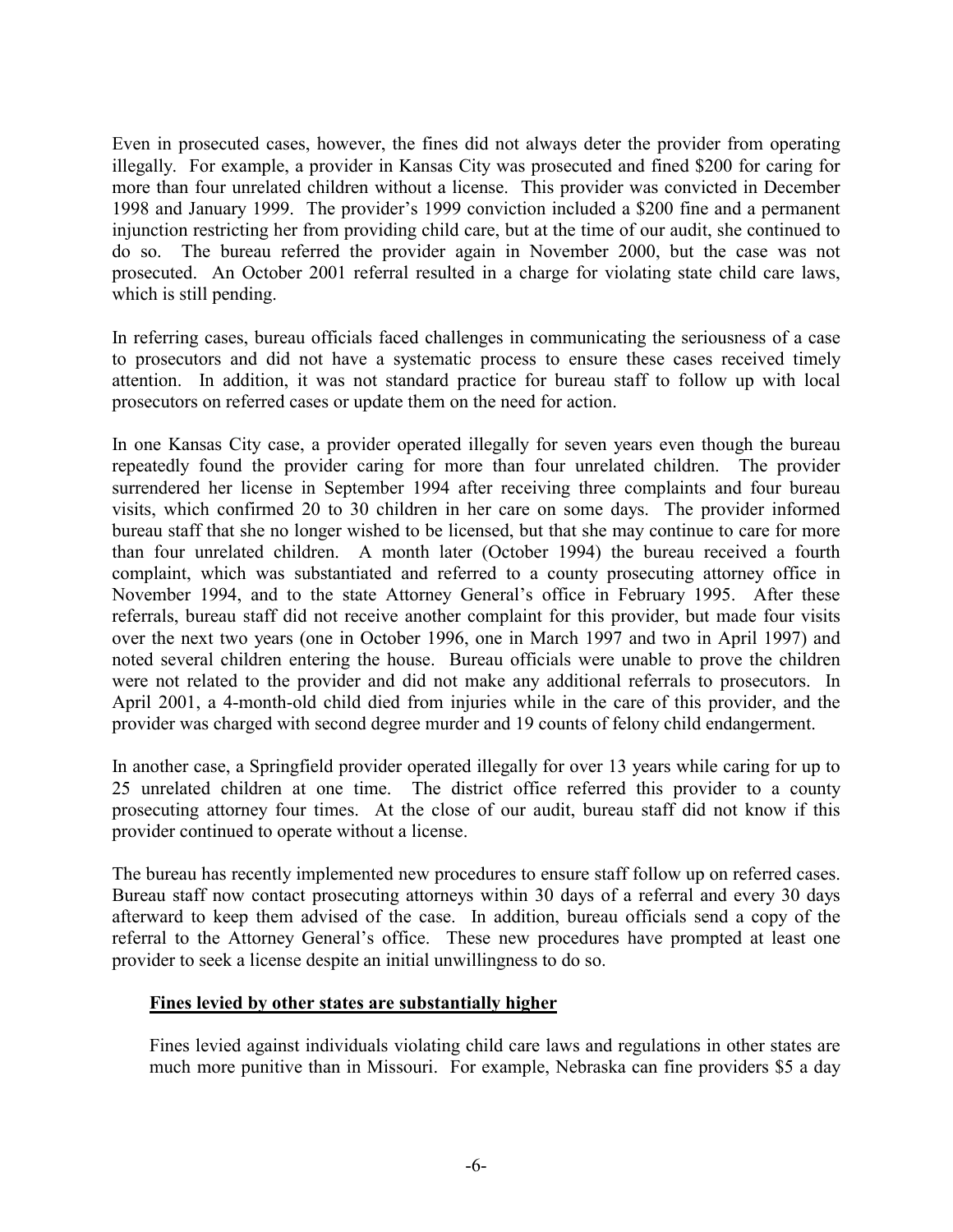per child over allowed capacity, and Kansas can fine providers up to \$500 per violation per day. Illinois and Tennessee both allow for fines up to \$1,000 per occurrence.

#### **No annual inspections of unlicensed providers**

Unlicensed providers are not subject to sanitation, fire, or compliance inspections. These inspections help ensure the safety of the children by educating the provider on sanitation and fire hazards and requiring the home to meet minimum standards. We accompanied bureau staff as they investigated a complaint of an unlicensed provider caring for more than four unrelated children. Bureau staff found the provider was caring for seven children and cited several sanitation violations including 1) a dirty kitchen with no clean counter space for food preparation, 2) a hallway so cluttered with clothes and trash that it was difficult to get into the back bedrooms, 3) a back porch area that reeked of some unidentifiable odor, possibly animal excrement, and 4) many hazardous items such as paint thinner within the children's reach. In addition, there was a young child on the floor who the provider admitted to be ill and running a fever, and could be contagious to the other children in care. This provider will not be licensed until these citations are corrected.

A recent sanitation inspection of another unlicensed family child care home provider, who was caring for seven unrelated children, also showed this provider had serious sanitation problems. This inspection was performed as part of the initial application process by the bureau. During the sanitation inspection, the inspector flushed red dye down a commode to determine if the provider's septic tank leaked. Within a few minutes, red dyed sewage came to the surface in the provider's backyard where children had been playing. The inspector also noted a very strong smell of sewage in the backyard play area. The unlicensed provider only applied for a license after being told to do so by a county prosecutor. As a result of the inspection, the provider had the septic tank repaired to stop the leak.

#### **Conclusion**

We and bureau officials estimate several thousand unlicensed child care providers have been operating in Missouri. Unlicensed providers may expose children to unsanitary or unsafe conditions because these providers are not required to pass annual sanitation and safety inspections. To identify unlicensed providers without a significant cost to the state, the bureau could implement public awareness ads to encourage parents or other citizens to notify bureau staff of offenders. When bureau staff did identify and inspect some unlicensed facilities, the inspectors identified serious sanitation and safety problems and the facilities were unfit to care for children. Numerous unlicensed providers have openly refused to abide by state statutes and regulations, which require licenses and annual inspections. State statutes, however, only allow a maximum \$200 fine for a child care law conviction for first offense, which has been an ineffective deterrence.

The bureau can also assist parents in placing children in licensed child care facilities. Bureau staff should provide a list of licensed facilities to parents who request it. To accomplish this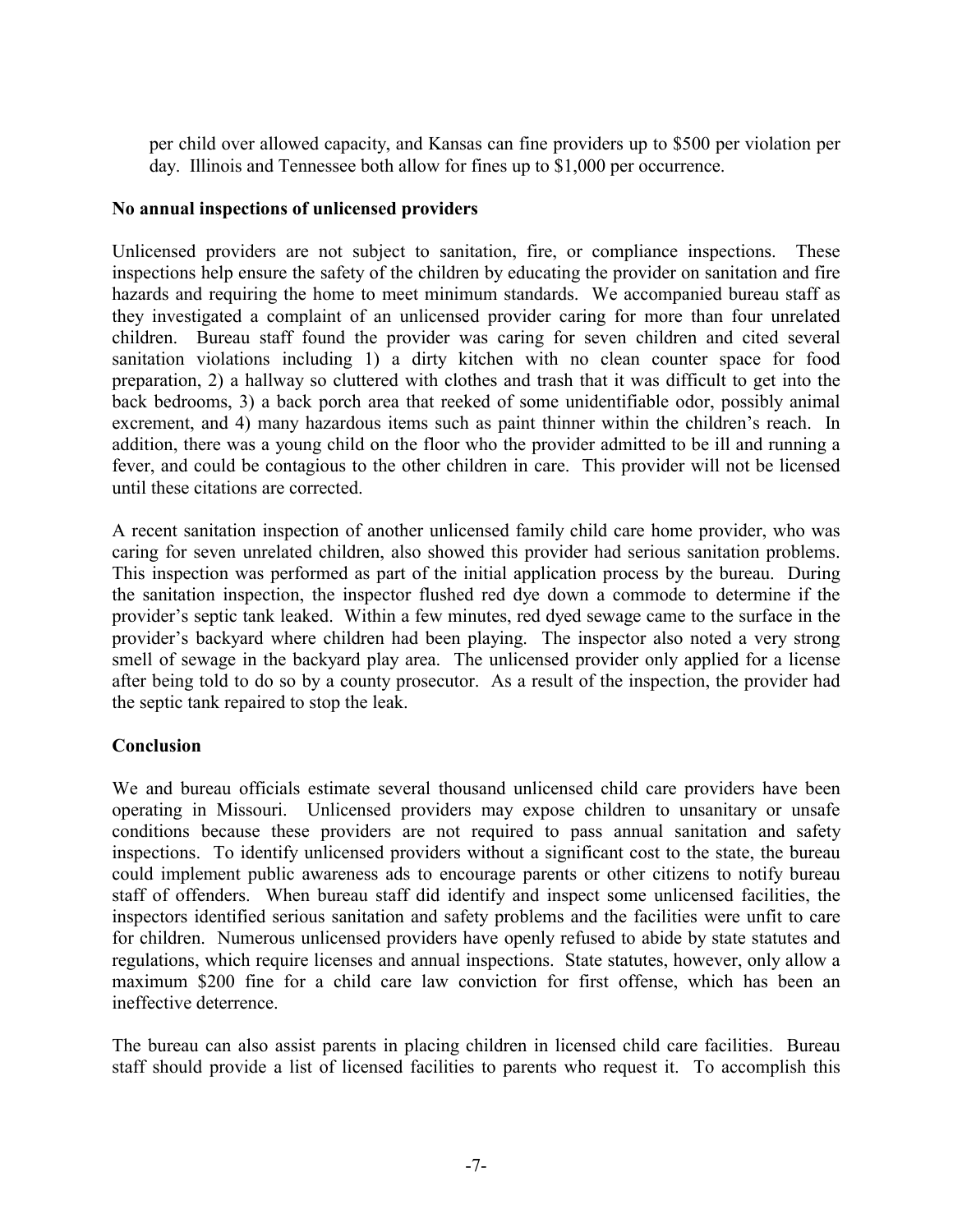distribution, the staff could list all licensed facilities on the bureau's Internet Web site or send, if necessary, a copy of the list to the requestor.

#### **Recommendations**

We recommend the General Assembly:

1.1 Increase the monetary penalty that can be assessed against child care providers operating in violation of state statutes and regulations.

We recommend the Director, Department of Health and Senior Services:

- 1.2 Implement a public awareness program to (1) educate parents on the risks involved in placing their children in unlicensed non-exempt child care facilities and (2) encourage parents to report to the bureau unlicensed non-exempt child care providers.
- 1.3 Request data from license-exempt child care providers on the number of children in their care to facilitate estimating the number of unlicensed, non-exempt child care providers operating in each county and major metropolitan area. This information can be used to target the public awareness program.
- 1.4 Provide parents a list of licensed providers by location through the Bureau of Child Care's Internet Web site or send out a copy when requested.

#### **Department of Health and Senior Services Responses**

*1.2 The Department of Health and Senior Services contracts with the Missouri Child Care Resource and Referral Network to provide a wide array of services. One of the services provided is a public awareness campaign titled, "Good Beginnings Last a Lifetime." On the Missouri Child Care Resource and Referral Network's website and in brochures produced by the Network, they advise parents that unregulated providers are not inspected by any agency. Please see attached for information taken from the Missouri Child Care Resource and Referral Network website and the Kansas Association of Child Care Resource and Referral Agencies website. The information contained in both websites is almost identical. The difference lies in the regulation requirements for each state.*

*In addition, the Bureau of Child Care's website provides extensive information for parents on what to look for when selecting a child care facility for their child. A copy of the information is included with these responses.* 

*The public awareness campaign in Missouri educates parents regarding what licensing requires, including that licensed child care facilities receive annual fire and sanitation*  inspections while unlicensed non-exempt facilities do not. However, the bureau cannot *state that placing a child in an unlicensed child care facility involves a risk, as the*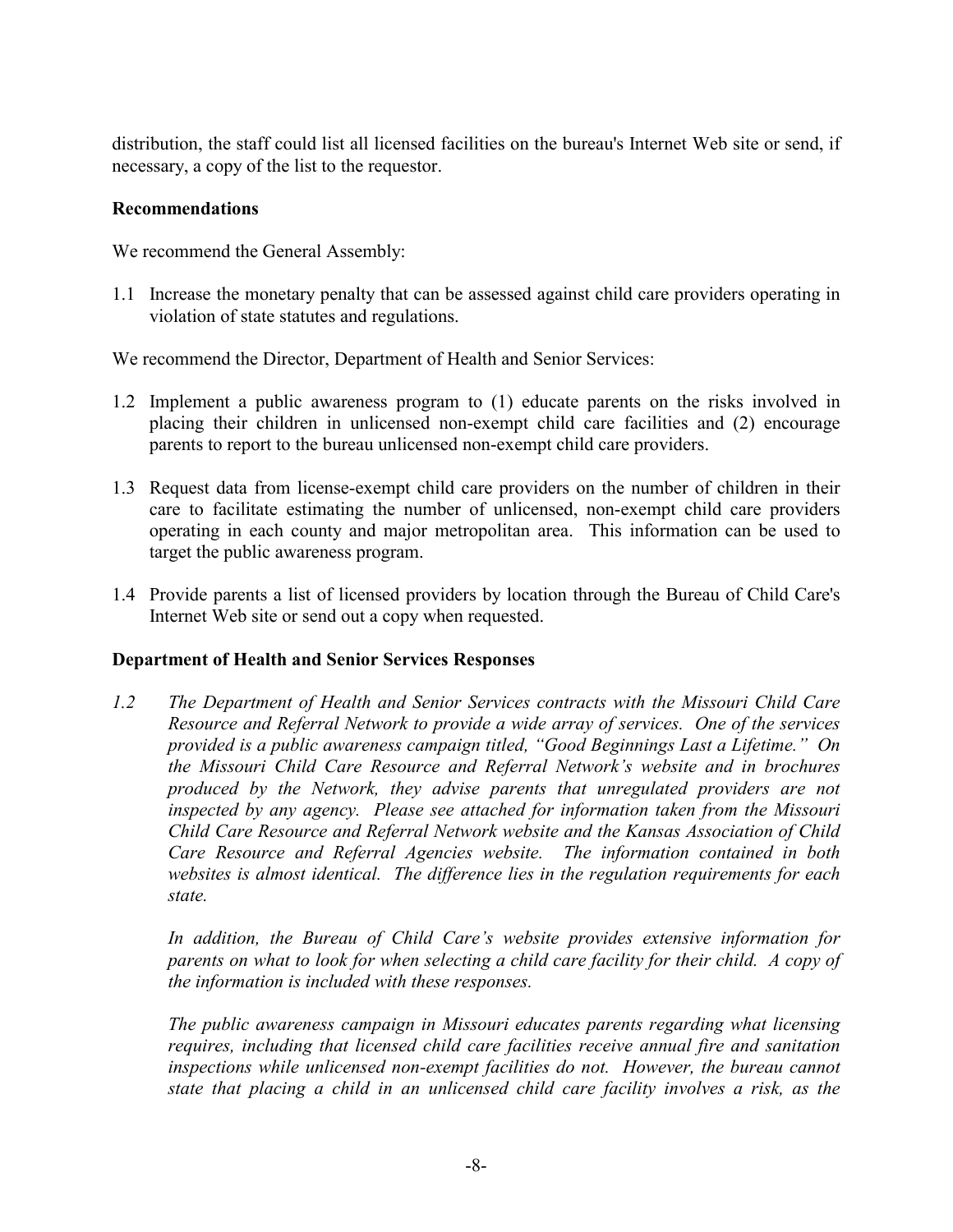*bureau has not had the opportunity to inspect these facilities. Again, educating parents on what to look for when selecting child care is key.* 

*1.3 The bureau can obtain this information from data the bureau collects, however, knowing the number of children who may not have access to licensed child care will not be useful*  in targeting the public awareness campaign. In addition, this number will not reflect the *families where the parents work different shifts so they do not need child care, and those children who are cared for by their grandparents or other relatives.* 

*The bureau will discuss this issue with the Missouri Child Care Resource and Referral Network to develop strategies to better target the public awareness campaign to educate parents about the differences between licensed, regulated, and unlicensed programs.* 

*1.4 The Department of Health and Senior Services contracts with the Missouri Child Care Resource and Referral Network to provide a wide array of services. One of the services they provide is to send a copy of the list of licensed child care providers to parents when it is requested. The list is available by county and is free of charge to parents. In addition, when a parent contacts one of the district child care offices and requests a list of licensed providers, Bureau of Child Care staff refer the parent to their local resource and referral agency to obtain a list, or will mail a list directly to the parent*.

*In order to give parents more direct access to the list of licensed child care providers, the Bureau will explore the idea of placing a list of licensed providers on the bureau's internet web site. However, due to security concerns, the list would not include the address of family child care home providers. The list would include the name, telephone number, licensed capacity, age range, and any license limitations of family child care home providers. The list could be arranged by county or city to aid parents in locating providers in their geographic area.*

#### **Auditor's Comment**

The bureau is correct that the Missouri Child Care Resource and Referral Network advises parents that unregulated providers are not inspected by any agency. However, the network does not point out to parents the potential risks of placing children with unlicensed providers, or advise parents to report unlicensed providers to the bureau of child care. Moreover, the network will refer parents to unlicensed providers. Bureau officials stated they are aware of situations where the network has referred parents to providers who were operating in violation of state laws. On the other hand, the Kansas network's Web site states it provides information only on licensed or registered providers that meet the Kansas Department of Health and Environment's minimum requirements for regulated child care.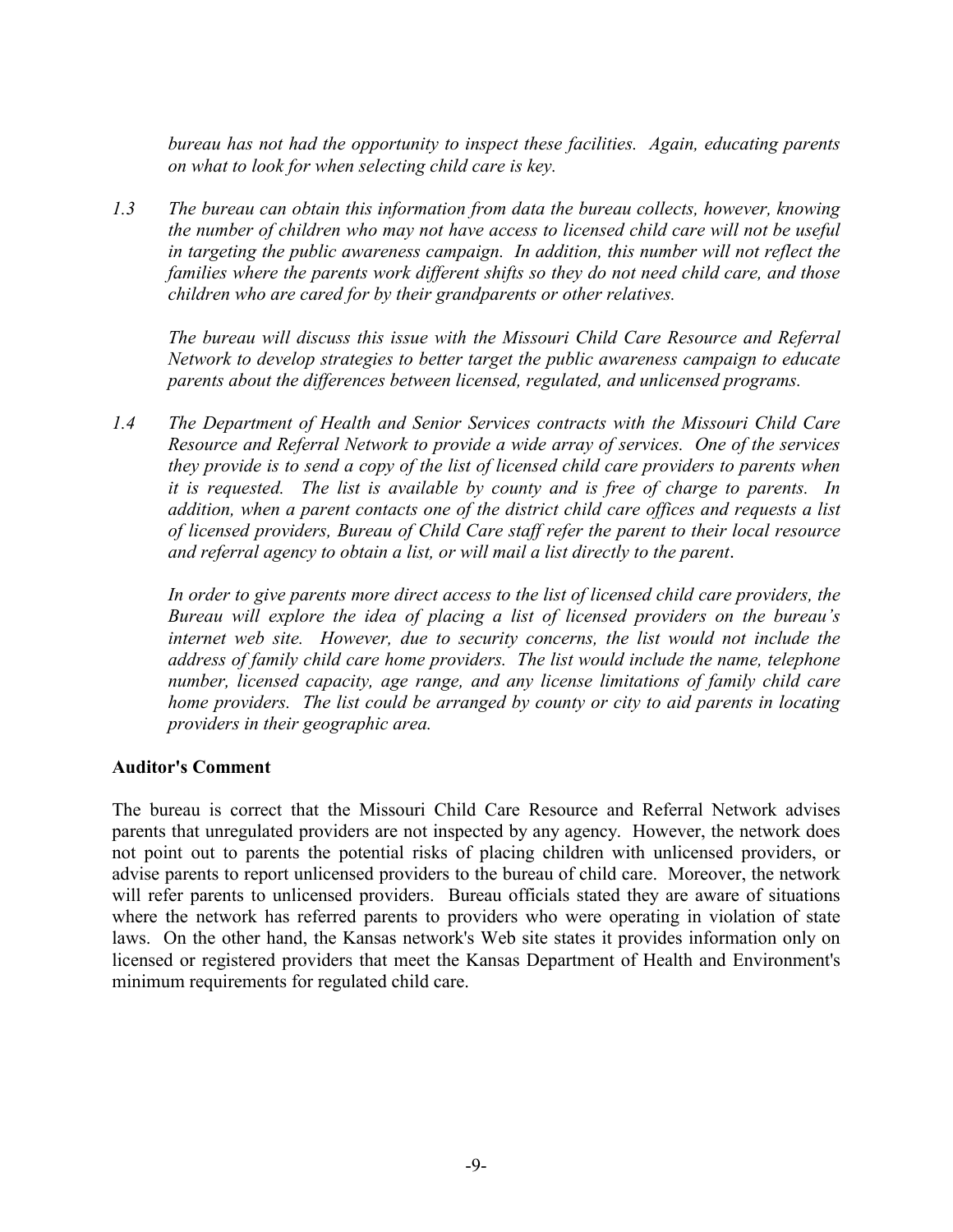#### **2. State Requirements Do Not Include Related Children in Capacity Limits**

State statutes and regulations limit the number of unrelated children cared for by one adult in a licensed family child care home,<sup>7</sup> but do not limit the number of related children in the provider's care. As a result, one adult operating a family child care home can care for up to three times more children than is recommended by a nationally accepted fire safety code. We found 97 percent of the licensed family child care homes in Missouri were licensed to care for more children than recommended by national fire safety codes. State child care statutes and regulations include other provisions that can also expose children to other health and safety risks. Bureau officials acknowledge that existing state regulations place children at unnecessary risk and plan to recommend revisions to limit the number of children allowed in licensed family child care homes. We found the regulations in the eight states bordering Missouri do not exclude related children in family child care homes in the maximum capacity number.

#### **Family child care home capacity limits significantly exceed national fire safety standards**

Department of Public Safety - Division of Fire Safety and bureau officials acknowledged that exempting related children from the licensing capacity limit poses a significant danger to all children. Missouri does not have a statewide fire code specifying the maximum number of children that can be cared for by one adult. Lacking a statewide fire code, Division of Fire Safety officials said the state's licensing capacities for child care homes should be based on the National Fire Protection Association's (the association) limit of six children to one adult. Bureau officials stated that related children should be included in the family child care homes' licensing capacity limit and the existing licensing capacity limit of 10 children to one adult is too high.

The association is a nationally recognized organization that promulgates life safety standards for fire safety, which include life safety requirements for child care homes. The association's standards for child care homes are based on children's ability to evacuate themselves and the staff members' ability to evacuate children in the event of fire. To help ensure children can be safely evacuated, the association's standards recommend a minimum of one adult caregiver to every six children. The association's standard includes the caregiver's children under the age of 6 and only allows for up to two children incapable of self-preservation, regardless of whether they are related.

State statutes and regulations allow an adult (a person age 18 or older) operating a licensed family child care home to care for 10 unrelated children, including two children under age 2, and an unlimited number of related children. State law<sup>8</sup> requires people caring for more than four children to have a written license granted by the Department of Health and Senior Services. The law states, however, "children who are related by blood, marriage, or adoption to such person within the third degree shall not be considered in the total number of children being cared for." State regulations<sup>9</sup> define related as "any of the following relationships by blood, marriage, or adoption between the provider and the children in care: parent, grandparent, great-grandparent,

1

<sup>&</sup>lt;sup>7</sup> See Appendix II, page 24, for a definition of family child care home

<sup>8</sup> Section 210.211, RSMo 2000

<sup>&</sup>lt;sup>9</sup> 19 CSR 30-61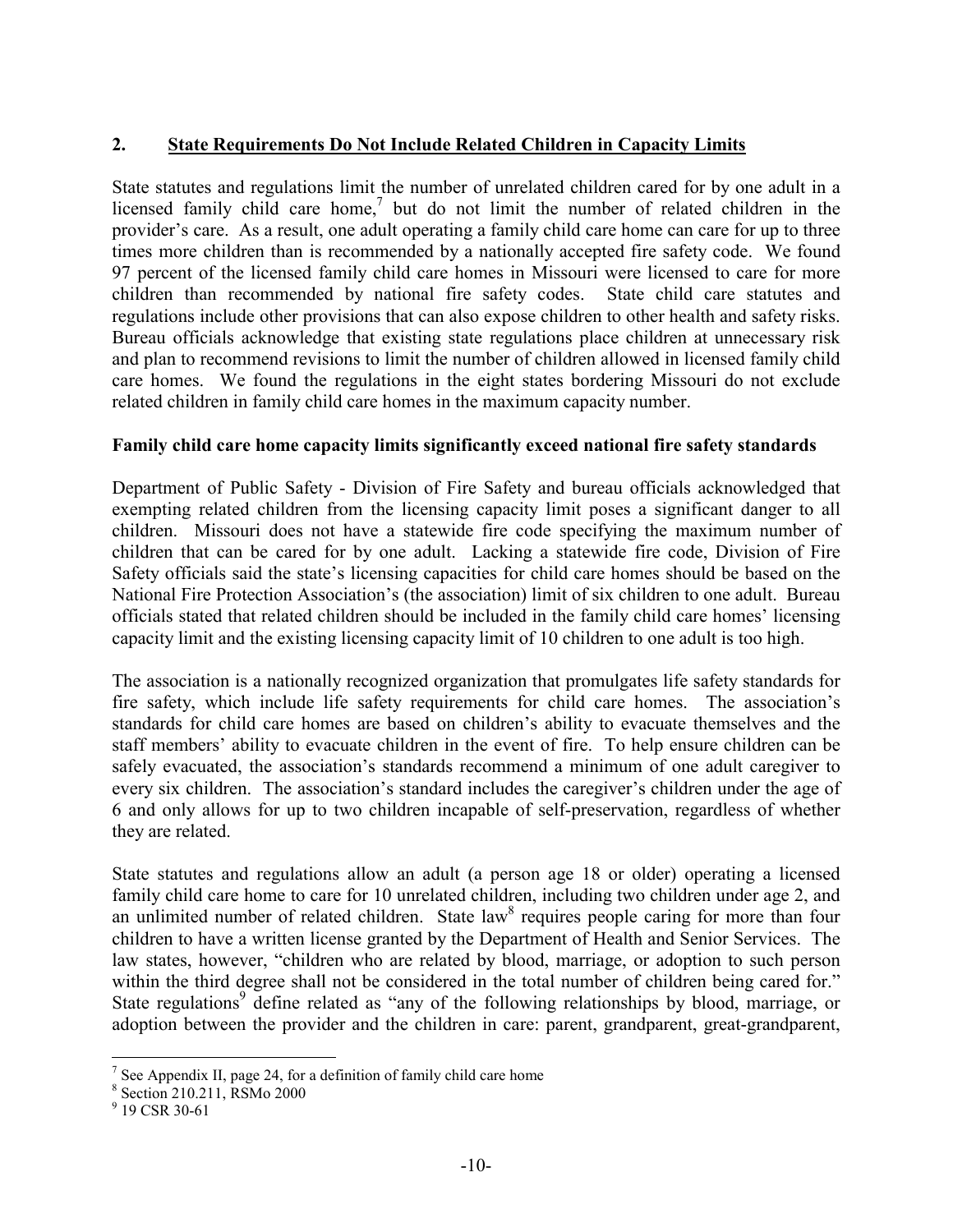brother, sister, stepparent, stepbrother, stepsister, uncle, aunt, niece, nephew or first cousin."10 For example, the statute and regulation allow one adult to care for an unlimited number of nieces, nephews and first cousins, or a grandparent to care for an unlimited number of grandchildren in addition to 10 unrelated children. The only factor that limits the number of related children one adult can care for is the amount of square footage available to each child. State regulation<sup>11</sup> states at least 35 square feet of useable floor space shall be provided for each child in a family child care home. This space can include living rooms, family rooms, bedrooms, basements and garages. According to district officials, most homes have enough square footage (700 square feet) to accommodate at least 20 children (three times more than recommended by the National Fire Protection Association).

#### **Majority of licensed family child care homes could care for more than six children**

Our analysis showed 97 percent (2,035) of the state's 2,091 licensed family child care homes were licensed to care for more than six unrelated children. Bureau staff do not obtain data on the number of related children under a provider's care. Therefore, data was not available showing the total number of children in each facility. Table 2.1 shows the number of family child care homes that were licensed for seven, eight, nine, and 10 unrelated children, and the total capacity for all homes.

| Unrelated             |              | <b>Total</b>          |
|-----------------------|--------------|-----------------------|
| <b>Child</b>          | <b>Total</b> | <b>Unrelated</b>      |
| Capacity <sup>1</sup> | <b>Homes</b> | <b>Child Capacity</b> |
|                       | 12           | 84                    |
|                       | 59           | 472                   |
| 9                     | 40           | 360                   |
| 10 <sup>2</sup>       | 1.924        | 19,240                |
| Total                 |              |                       |

#### **Table 2.1: Child Care Homes and Unrelated Child Capacity**

<sup>1</sup>Additional related children may be included.

2 Providers are limited to 10 unrelated children.

Source: SAO analysis of Bureau of Child Care data

Bureau officials stated it is difficult to verify a child's relationship to a provider by reviewing birth certificates, especially when stepchildren are involved. Family child care home providers are required to have a Related Child in Care form on file for all related children. Unless bureau staff have reason to suspect a relationship is not valid, they will rely on this form. A child's parents may be contacted to confirm a family relationship. Bureau officials stated such inquiries may not be conclusive because parents are not always truthful about the relationship.

 $\overline{a}$ <sup>10</sup> St. Louis County limits family child care homes to no more than 10 children, including related children from outside the home and the caregiver's own children under the age of 13. <sup>11</sup> 19 CSR 30-61.085(2)(B)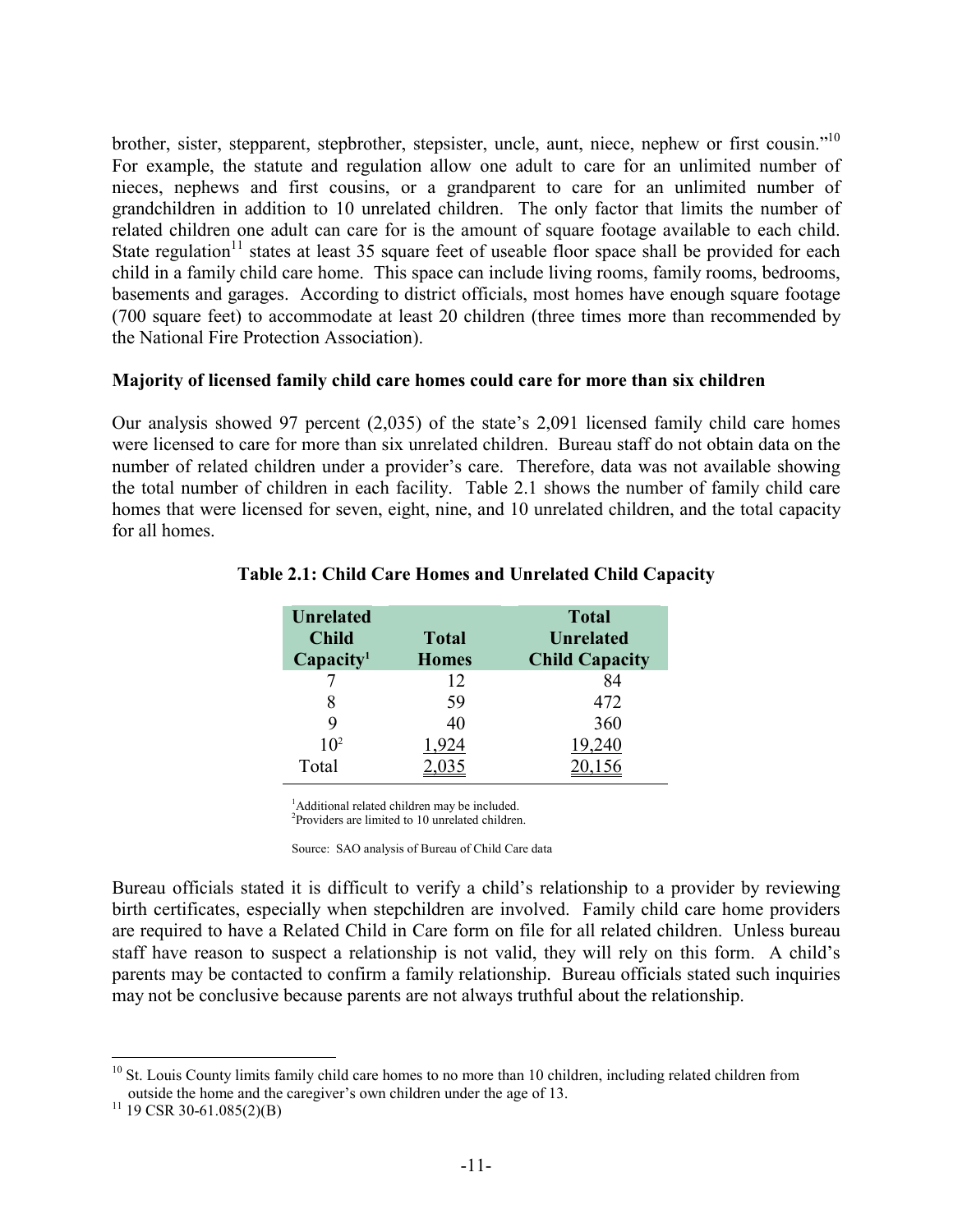#### **Related children are not subjected to the same standards**

Children may be exposed to unhealthy or unsafe conditions because a provider's related children are not subjected to the same standards as unrelated children. For example, providers are not required to keep current medical and immunization records on file at the facility for related children. Accordingly, if a related child does not have current immunizations, the child could expose the unrelated children to contagious diseases. Also, the bureau does not include the related children living in the home in determining the facility's square footage requirement. One bureau official stated the current practice of excluding related children has always occurred, even though statutes and regulations do not require it. However, excluding related children in the square footage calculation reduces the available space for all children in the facility and can pose potential safety and health problems.

The bureau's legal counsel stated the bureau does not have the legal authority to require licensed providers to keep current medical and immunization records on file at the facility for related children, or include all related children in the square footage requirement. However, state statutes and regulations indicate the bureau can require licensed providers to keep current medical and immunization records on file for related children and apply the square footage requirement to all related children. State statutes give the bureau the authority to determine what records providers shall keep. Further, state regulations prescribe that providers shall require a medical examination report for each child admitted. The regulation does not differentiate between related and unrelated children. In addition, state regulations also state "at least thirtyfive (35) square feet of usable floor space shall be provided for each child coming into the home for day care", and does not differentiate between related and unrelated children.<sup>12</sup>

#### **Bureau plans to submit a new proposal to limit the number of related children in child care facilities**

In 1998, bureau officials proposed state regulations be changed to count related children as part of the licensing capacity limit of 10 children to one adult. Bureau officials said copies of the proposed revisions were sent to licensed providers and children advocates. The bureau received 900 responses from providers and parents opposed to the changes and only 11 responses in favor. In addition, these officials stated some members of the legislature voiced opposition to the proposed change, because it could adversely affect low-income families from being able to find affordable child care. As a result of public opposition and concerns expressed by some members of the legislature, the proposed revisions were withdrawn.

Bureau officials stated that because existing child care regulations can expose children to significant risk, they plan to submit a new proposal in the summer of 2002 that related children living outside the family child care home be counted as part of the licensing capacity limit of 10 children to one adult. Bureau officials acknowledged that under this proposal, related children living in the home would not be counted as part the licensing capacity limit of 10 children to one adult. They said not allowing licensed family child care home providers to exclude their own children would most likely result in substantial public opposition to the proposed regulation

<sup>1</sup> <sup>12</sup> Section 210.221.(4) RSMo 2000, 19 CSR 30-61.125, and 19 CSR 30-61.085 respectively.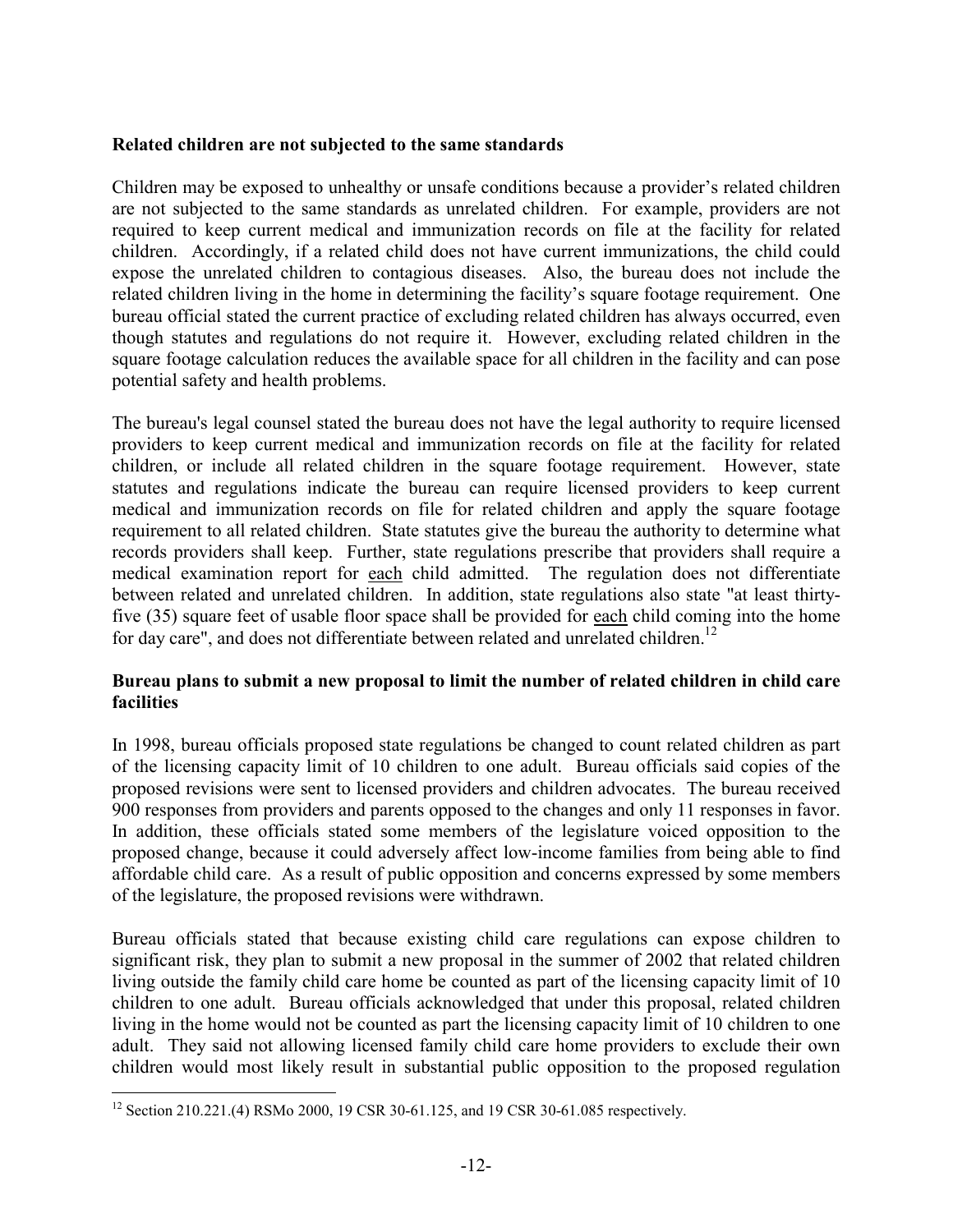change. Bureau officials said it may be necessary to grandfather in providers currently watching related children and have the providers reduce the number of related children as the spaces become vacant. To require an immediate decrease in numbers may cause a financial hardship on too many families.

#### **Other states do not exclude related children from regulations**

Regulations in each of the eight states surrounding Missouri do not exclude related children from the determination of the total number of children allowed at a licensed family child care home. Table 2.2 shows the maximum number of children one adult can care for in a family child care home in Missouri and these states, and whether related children are excluded.

|              | Maximum         | <b>Related Children</b> |
|--------------|-----------------|-------------------------|
| <b>State</b> | <b>Children</b> | <b>Excluded</b>         |
| Missouri     | 10 <sup>1</sup> | Yes                     |
| Kentucky     | 12              | No                      |
| Arkansas     | 10              | No                      |
| Kansas       | 10              | No                      |
| Nebraska     | 10              | No                      |
| Illinois     | 8               | N <sub>0</sub>          |
| Oklahoma     | 8               | N <sub>0</sub>          |
| Tennessee    |                 | N <sub>0</sub>          |
| lowa         |                 | No                      |

#### **Table 2.2: Licensing Limits for Family Child Care Homes**

<sup>1</sup> This number represents unrelated children only. Additional related children are allowed.

Source: SAO survey of state licensing agencies

#### **Conclusion**

State statutes and regulations that allow one adult to care for an unlimited number of related children, in addition to 10 unrelated children, can place children at risk in the event they have to quickly escape from a provider's home. To help ensure that child care providers can safely evacuate children in the event of fire, the National Fire Protection Association recommends one adult child care provider care for no more than six children, regardless of the relationship to the provider. Division of Fire Safety and bureau officials said state statutes should follow the association's recommendation instead of permitting one adult to care for more than 10 children. Missouri's eight surrounding states have established similar limits on the number of unrelated children under one adult's care, but these states also require providers to include related children in the limits.

Bureau polices and procedures distinguish between whether children being cared for are related or unrelated to the provider and whether the related children live in the home. As a result, all children in the home may be exposed to potential health and safety risks.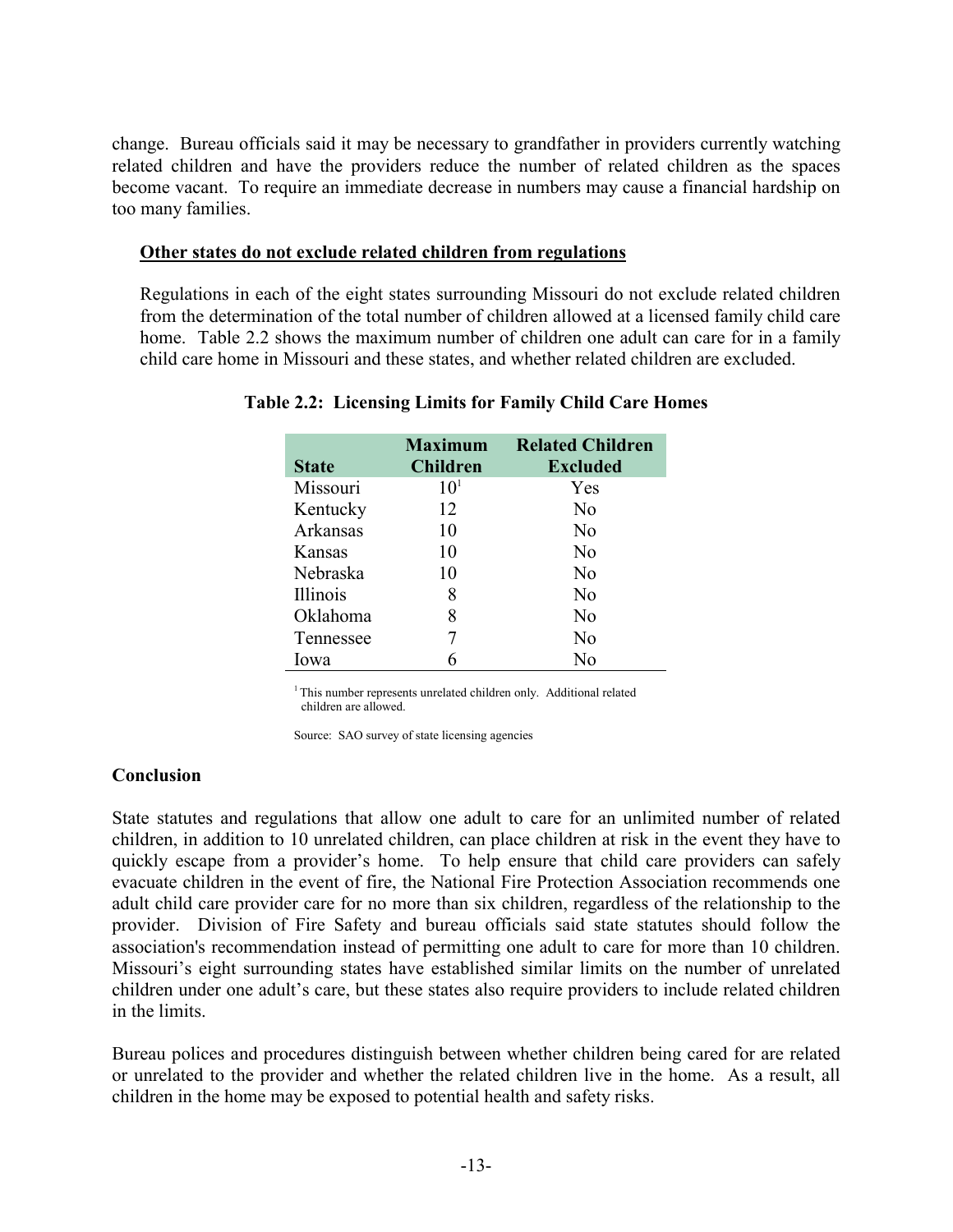#### **Recommendations**

We recommend the General Assembly:

2.1 Revise Section 210.211, RSMo 2000, to limit the number of related and unrelated children in child care facilities to more closely align with the National Fire Protection Association suggested limit of six children to one adult caregiver.

We recommend the Director, Department of Health and Senior Services:

- 2.2 Require child care providers to keep on file at their facilities current medical and immunization records for all related children.
- 2.3 Require 35 square feet of space be available for all related and unrelated children.

#### **Department of Health and Senior Services Responses**

- *2.2 Current policy is to require child care providers to keep medical and immunization records for all related children coming into the facility for care. The bureau agrees with this finding and will revise the policy to reflect this change.*
- *2.3 Current policy is to require 35 square feet of space be available for all children coming into the facility for care. The bureau agrees with this finding and will revise the policy to reflect this change.*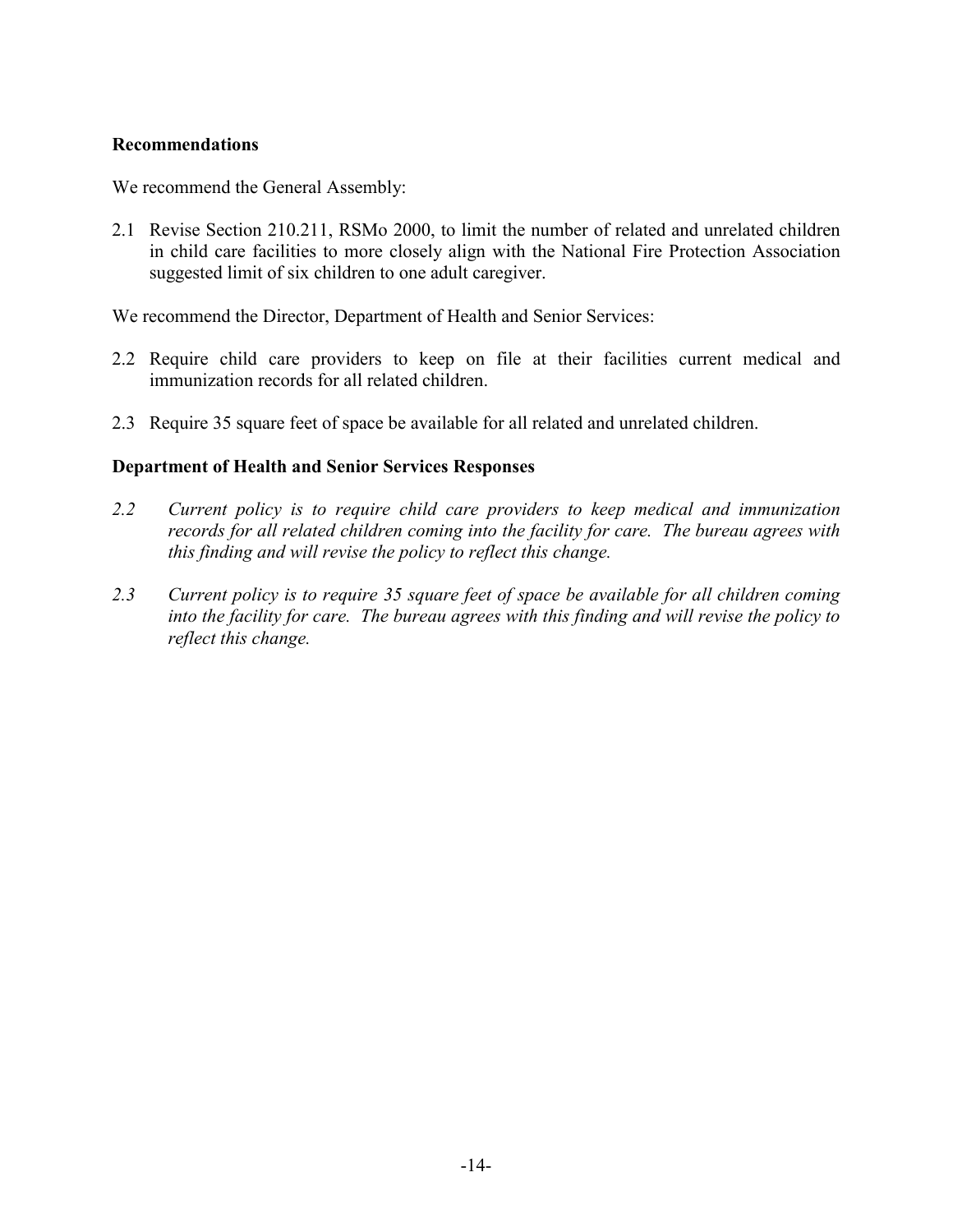#### **3. Bureau Lacks Standard Criteria and Procedures for Assuring Licensed Child Care Providers Comply with Safety and Sanitation Rules**

Bureau officials have not established standard guidelines for determining the severity of rule violations and effectively assessing penalties or revoking child care licenses. District office staff are responsible for monitoring licensed providers with repeated violations, and referring these providers to the bureau's central office for assessment of administrative penalties. However, there are no guidelines or standards to differentiate the seriousness of the various safety and sanitation rules. Although each case and rule violation may be different, the lack of standard guidelines limits the bureau's ability to consistently assess penalties or effectively pursue repeat violators of more serious rules. As a result, some providers continued to operate substandard facilities which do not comply with the bureau's safety and sanitation rules and endanger children's safety and health.

#### **Bureau enforces over 100 safety and sanitation rules**

State law<sup>13</sup> empowers bureau staff to issue warning and censure letters and to deny, suspend, place on probation or revoke<sup>14</sup> the license of child care providers who do not comply with the bureau's child care safety and sanitation regulations and rules. The bureau has established over 100 safety and sanitation rules for child care facilities. These rules cover 27 categories such as physical plant, bathroom facilities, indoor and outdoor space and animals as shown in Appendix II, page 25. The bureau's district office staff inspect providers for compliance with these rules, and can recommend an administrative penalty to the bureau's central office.

#### **Standard guidelines do not exist for assessing penalties**

The bureau's central office officials have not developed guidelines prioritizing the various safety and sanitation rule violations or associating the violations to specific penalties. Not prioritizing violations adversely affects the office staff's productivity since they cannot focus resources on substantiating the most serious violations. In addition, district-level penalty recommendations are often reduced by central office staff. Further, there is no assurance that rule violations are penalized equitably.

A bureau manual states that revocation of a license must be based on an extensive history of repeated rule violations and/or very serious rule violations. However, the manual does not 1) define if an extensive history involves more than one licensing period or more than 2 years of rule violations, or 2) differentiate the seriousness of each rule violation or rule category. For example, a provider may be violating three or more minor rules in one category but still be considered in compliance with the category. However, providers may fail that category if they violate one serious rule. The manual also does not establish what administrative penalties should be assessed for significant rule violations, or noncompliance with a combination of rules within a category. The manual does not require staff to consider repeat violations when assessing penalties. The manual states revocations must be based on an extensive history of rule

 $\overline{a}$ <sup>13</sup> Section 210.245, RSMo 2000

 $14$  See Appendix II, page 22, for definition of administrative penalties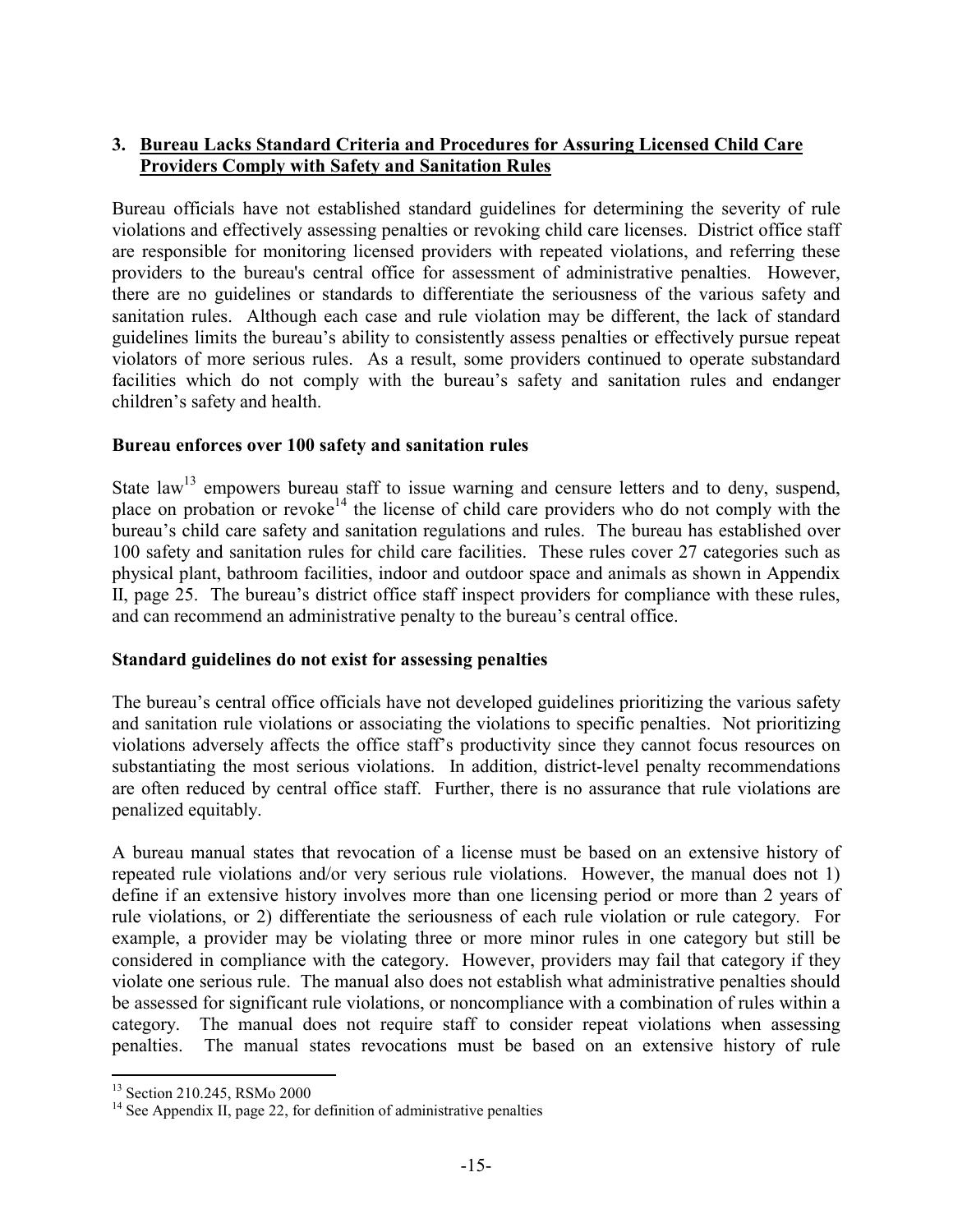violations, but it states that referrals for revocations must primarily be based on violations from the current (2-year) licensing period. Repeated violations from past licensing periods, according to the manual, should either be placed in the background section or, if the violations are the same as current violations, they can be used to support current violations. Although district office staff keep the current and the previous 2-year licensing periods in a provider's public file, bureau central office officials stated that when a license is renewed, past violations have in essence been forgiven by the bureau, and therefore, penalties should not be based on these past violations.

District office staff said the central office has frequently decreased or eliminated the penalty recommended by district offices. Our review showed many providers recommended for license revocation or non-renewal had repeatedly violated the safety and sanitation rules. For example, the repeated violations included 1) caring for too many children on numerous

**Substandard** facilities continue to operate

occasions, 2) children left unattended in vehicles, and 3) children exposed to excessive cold.

The three district offices we visited recommended 45 providers be assessed penalties ranging from a warning letter to license revocation during calendar year 2001. As of the completion of our audit, penalties had been assessed against 37 of these providers, but the penalty assessed was less than recommended for 27 (73 percent) of the providers. Table 3.1 shows penalties recommended by the district office staff and penalties assessed by central office officials.

|                        |                 | <b>Penalties Assessed by Central Office</b> |                |                |              |
|------------------------|-----------------|---------------------------------------------|----------------|----------------|--------------|
| <b>District Office</b> | Cases           |                                             | Lesser         | N <sub>0</sub> | <b>Still</b> |
| <b>Recommended</b>     | <b>Referred</b> | <b>Same</b>                                 | <b>Penalty</b> | <b>Penalty</b> | Pending      |
| Warning Letter         |                 |                                             |                |                |              |
| Censure Letter         | 12              |                                             |                |                |              |
| Probation              |                 |                                             |                |                |              |
| Suspension             |                 |                                             |                |                |              |
| Revocation             | 20              |                                             |                |                |              |
| Total                  |                 |                                             |                |                |              |

|  |  | Table 3.1: Types of Penalties Recommendations Compared to Penalties Assessed |
|--|--|------------------------------------------------------------------------------|
|  |  |                                                                              |

Source: SAO analysis based on Bureau of Child Care data

Central office officials stated the district offices frequently recommended more severe penalties than is warranted by the types and number of rule violations a provider has committed. The officials said the primary reason for decreasing assessed penalties is to ensure consistent penalty assessment statewide. For example, they have to ensure a provider operating in Springfield does not have her license suspended for having five sanitation violations, while a provider operating in Kansas City only receives a warning letter for the same violations. Central office officials, however, did not have or use any standard guidelines to determine what types of penalties should have been assessed, and did not document the decision-making process used to assess penalties. Accordingly, we could not determine, and the officials could not show, the recommended penalties were too severe, or the penalties ultimately assessed were, in fact, consistently applied statewide.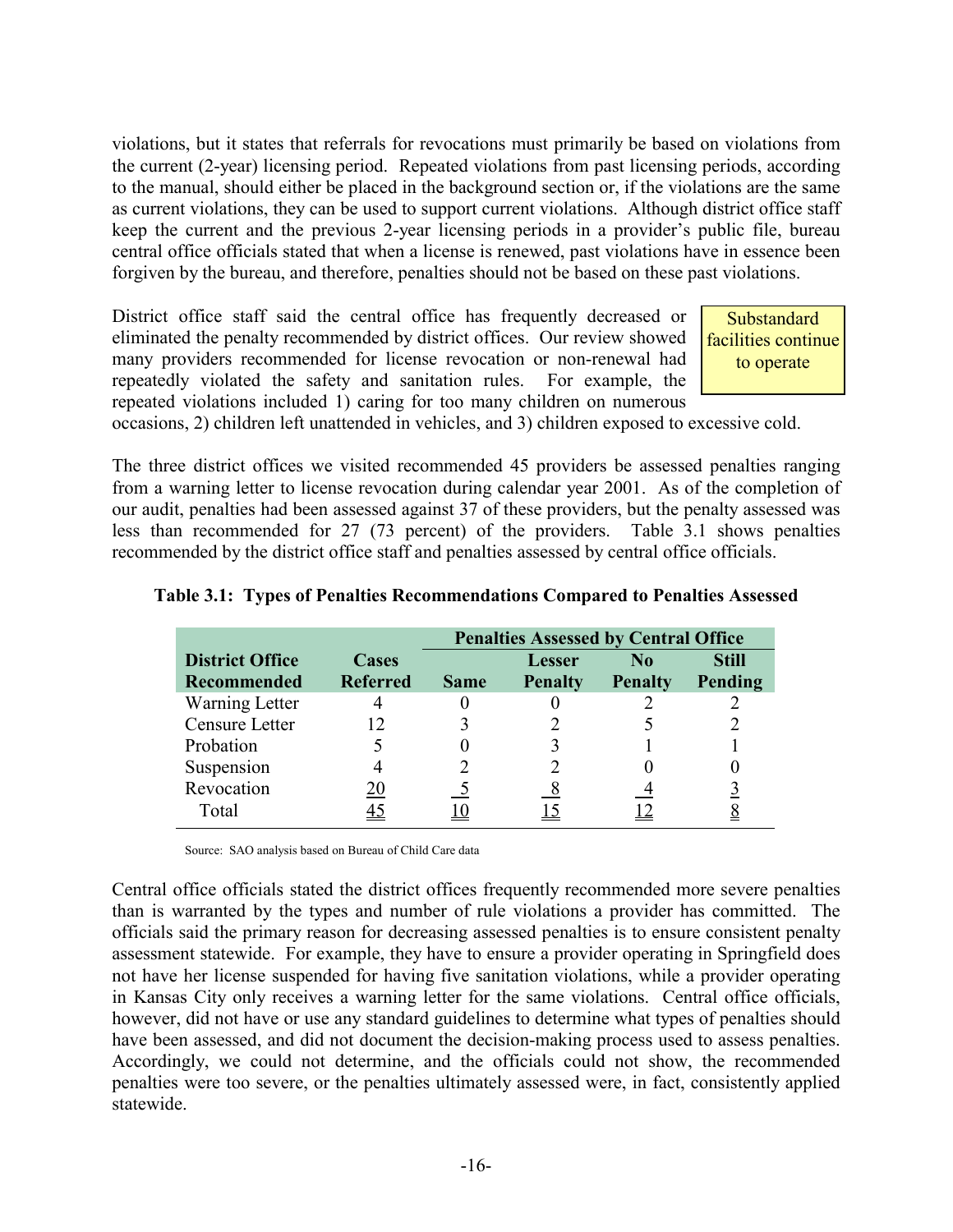#### **District officials support standard guidelines to assess penalties**

District officials stated standard guidelines are needed to assure penalties are consistently assessed not only statewide, but also within each district office. Table 3.2 shows where staff in one district office recommended different penalties for two providers with essentially identical rule violations, and central office staff assessed two different penalties.

| <b>Facility A</b> |                                               |           | <b>Facility B</b>                                                                         |  |  |
|-------------------|-----------------------------------------------|-----------|-------------------------------------------------------------------------------------------|--|--|
|                   | Case Facts                                    |           |                                                                                           |  |  |
|                   | 8-year-old child involved                     |           | 4-year-old child involved                                                                 |  |  |
|                   | In van approximately $1\frac{1}{2}$ hours     |           | In van approximately $2\frac{1}{2}$ hours                                                 |  |  |
|                   | Child woke up and came into the<br>facility   |           | Child woke up and came into the<br>facility                                               |  |  |
|                   | Facility terminated the van driver            | $\bullet$ | Facility suspended van driver for<br>2 months then monitored daily<br>records for 60 days |  |  |
|                   | Penalty                                       |           |                                                                                           |  |  |
|                   | District office recommended<br>censure letter |           | District office recommended<br>license revocation                                         |  |  |
|                   | Central office issued censure<br>letter       |           | Central office issued warning<br>letter                                                   |  |  |

#### **Table 3.2: Comparison of Facts**

Source: SAO review of case files

In both of the above incidents, a child was left unattended in a child care facility van after a driver did not check the van upon returning to the facility. Both incidents would seem to warrant the same penalty. However, both the district and central office staffs inconsistently assessed penalties for these similar violations. According to central office officials, the reason different penalties were assessed was because of extenuating circumstances in facility A's file including 1) a substantiated child abuse and neglect finding by the Department of Social Services - Division of Family Services on this incident, 2) the facility exceeded the staff/child ratio while children were in the van, 3) one of the staff was not familiar with the facility's transportation policy, and 4) children were being supervised by individuals who did not have a completed background screening. Standard guidelines and clear documentation of decisions would help alleviate any apparent inconsistency in the violations assessed on these cases.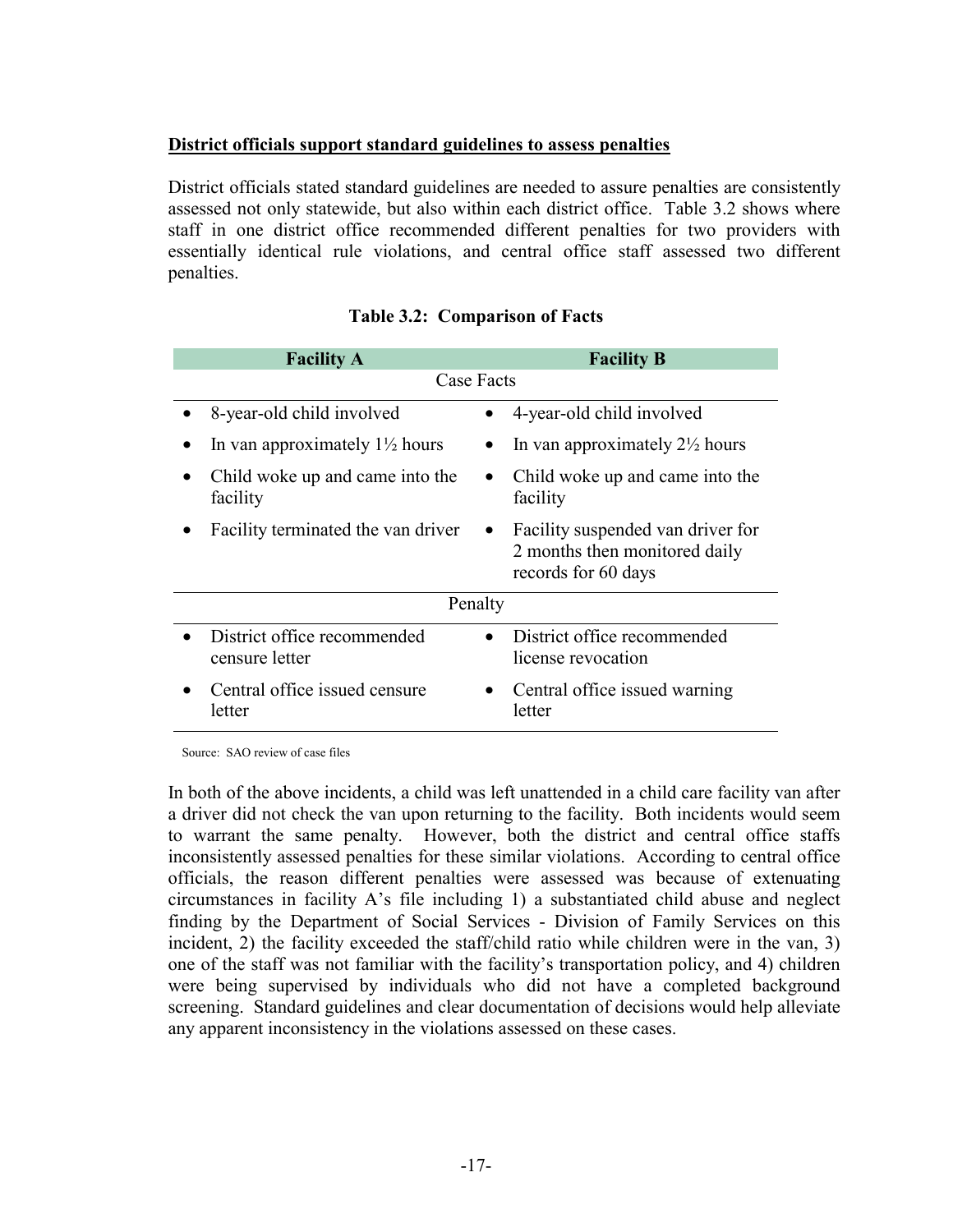#### **Conclusion**

There are over 100 safety and sanitation rules to help ensure children are staying in safe and sanitary facilities. However, bureau officials have not established standard guidelines to ensure these rules are consistently enforced or differentiated the levels of seriousness among the rules. This weakness adversely affects both the district office staffs' ability to effectively gauge the severity of noncompliance and properly develop reported violations. Further, without guidelines bureau staff cannot equitably assess penalties against chronic serious rule violators and one-time or occasional violators. As a result, numerous licensed child care providers have been allowed to operate facilities with continued rule noncompliance, which does not provide children a safe and sanitary environment.

#### **Recommendations**

We recommend the Director, Department of Health and Senior Services:

- 3.1 Establish written guidelines to ensure licensed child care providers receive administrative penalties that correspond with the severity of the rule violation.
- 3.2 Implement a training program to ensure bureau district office staff consistently apply bureau guidelines for assessing penalties.

#### **Department of Health and Senior Services Responses**

*3*.*1 This is a very complex issue. The bureau believes the goal of ensuring statewide consistency in assessing administrative penalties can best be achieved by the current system where district staff refer cases for legal action and central office staff review the information and make the final decision on the action to be taken. This system is necessary to ensure that similar actions for similar non-compliance issues are addressed similarly throughout the state.* 

*However, the bureau agrees that changes could be made to aid district office staff in their*  work. To address the concerns of this finding, the bureau will revise the procedure *manual to reflect that the bulk of the rule violations must have occurred within the current licensing period. Clear examples will be added to give staff instruction on what constitutes a serious violation and what constitutes a minor violation. Central Office will also begin to send copies of each disciplinary letter to each staff member so all field staff will know what actions are being taken statewide.* 

*Recently, the National Resource Center developed 13 Indicators in Quality Child Care. This is a resource that lists thirteen indicators, including child abuse/neglect, staff training, child/staff ratios, etc. A copy of this document has been included for your review. The bureau will review these indicators to see if they could be incorporated in a document to aid field staff in their work.*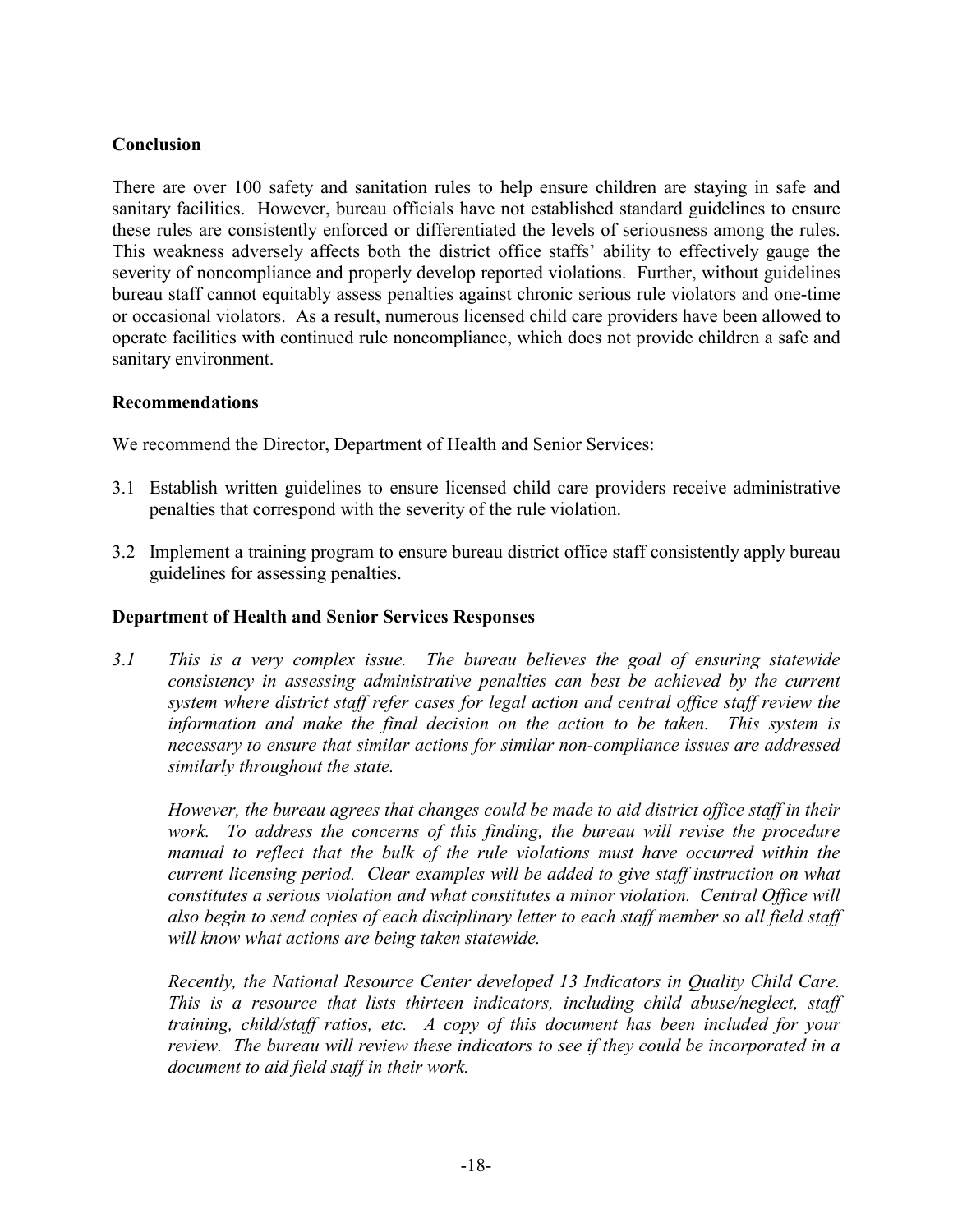*In addition, the bureau will explore what other states are doing in this area and will make further changes as needed.* 

*3.2 Bureau of Child Care district office staff are responsible for inspecting and regulating child care facilities under the bureau's purview. They are also responsible for investigating allegations of statute and/or rule violations in these facilities. The bureau does not believe it is the role of these staff to assess penalties. Their role is to investigate the reports and make referrals to central office staff for the appropriate action.* 

*The bureau does recognize the importance of having well trained field staff. The bureau will continue to have regular training for staff to address the concerns of this finding.*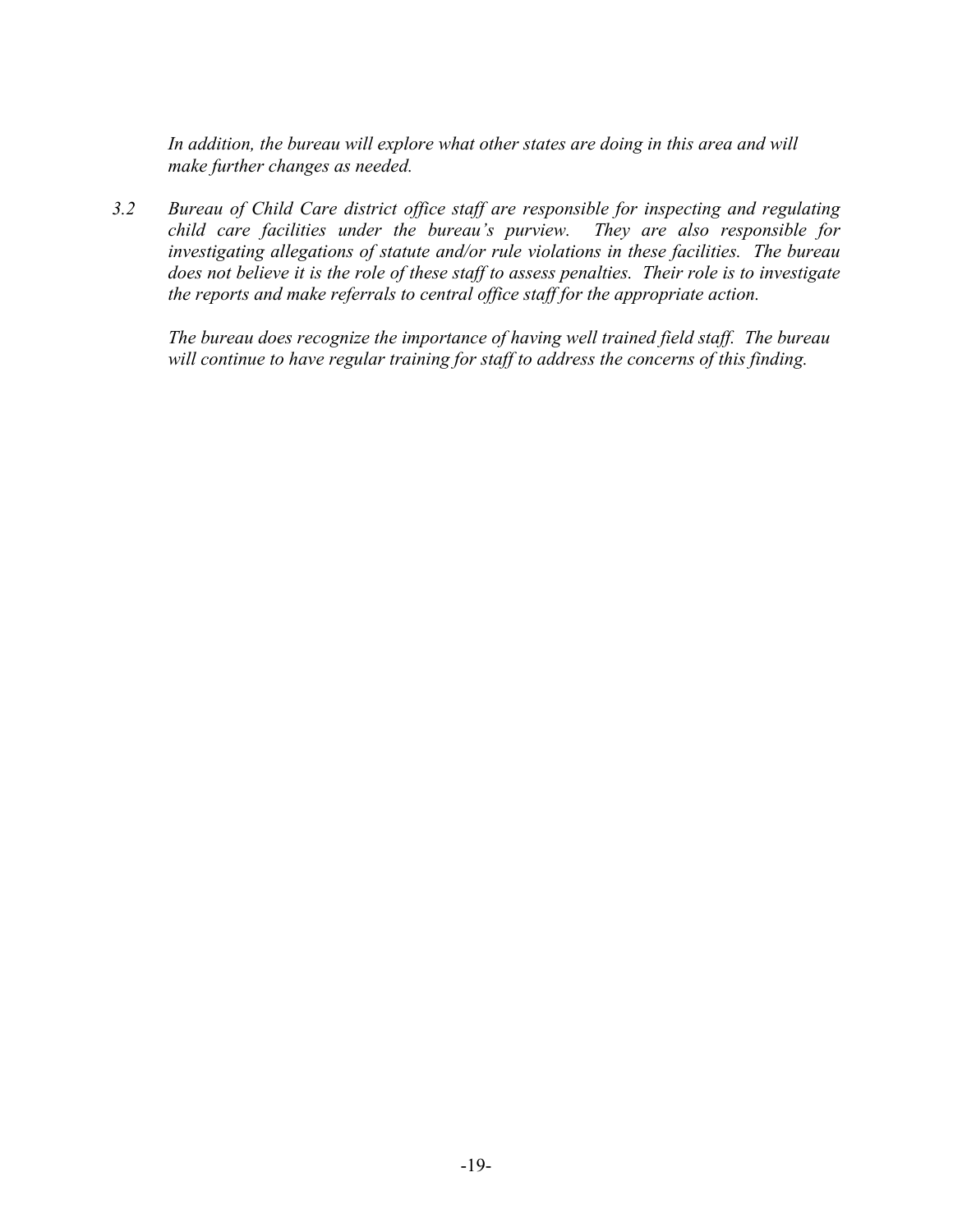#### **OBJECTIVES, SCOPE, AND METHODOLOGY**

#### **Objectives**

Our objectives were to determine (1) the effectiveness of penalties assessed to unlicensed family child care homes and the safety of the children in those homes, (2) the safety of the children in licensed child care facilities based on the licensing capacity and (3) the effectiveness of the bureau's enforcement of statutory requirements regarding inspections of licensed child care facilities.

#### **Scope and Methodology**

To develop information on the effectiveness of penalties assessed, we reviewed state laws and regulations that govern child care licensing in Missouri and available penalties that can be assessed to licensed and unlicensed child care facilities that do not comply with these laws and regulations. To determine how many children are cared for in unlicensed facilities, we used the following methods since bureau officials did not have this data:

- Obtained child population information from the 2000 U.S. Census and compared this data to Bureau of Child Care licensed facility records to determine the number of children in the state who may be in unlicensed child care facilities.
- Reviewed a study performed by The Children's Foundation to determine the child population and number of licensed child care facilities in Missouri and its eight surrounding states.

To determine the safety of children in licensed child care facilities, we reviewed the National Fire Protection Association's life safety codes that relate to child care facilities and the organization's recommended staff/child ratios. We interviewed officials with the National Fire Protection Association. We also interviewed Department of Public Safety - Division of Fire Safety officials regarding acceptable staff/child ratios for ensuring the safety of children in cases of emergencies. In addition, we interviewed state officials from Iowa, Illinois, Kentucky, Tennessee, Arkansas, Oklahoma, Kansas and Nebraska regarding their child care statutes and regulations and reviewed each state's statutes and regulations.

To evaluate the Bureau of Child Care's enforcement of statutory requirements regarding inspections of licensed child care facilities, we reviewed the bureau's procedure manual and all inspection forms used. We also visited the Eastern (St. Louis); Northwestern (Kansas City); and Southwestern (Springfield) district offices for the following purposes:

• Interviewed officials to determine their procedures for licensing and inspection, criteria for referral of cases for administrative penalties, and views on penalties assessed by the central office.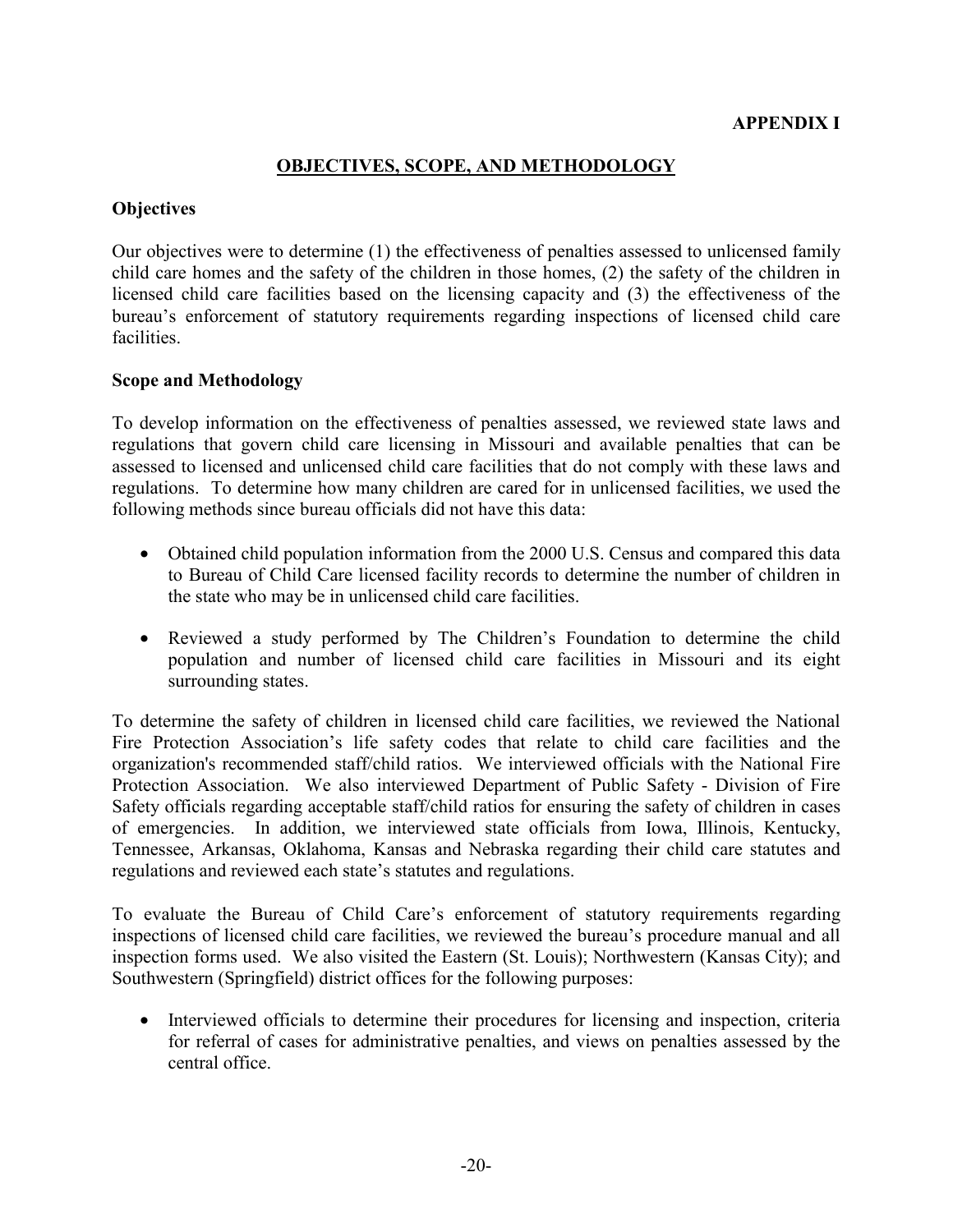- Reviewed all cases referred by the district offices to central office for administrative penalties for calendar year 2001 to determine the appropriateness and timeliness of the actions taken.
- Reviewed all unlicensed child care providers referred for prosecution for calendar year 2001 to determine the effectiveness of the penalties assessed in getting the providers licensed, or the number of children they cared for reduced to the legal limit of four unrelated children.
- Reviewed a random selection of 142 licensed child care provider files in three district offices to determine if inspections were performed in a timely manner and policy procedures were followed.
- Observed inspections by the bureau child care facility specialists, sanitation inspector and state fire safety inspectors.
- Observed district office investigations of public complaints against child care facilities.

We obtained comments on a draft of this report during a meeting with department officials on May 13, 2002, and incorporated their comments where appropriate. We conducted our fieldwork between August 2001 and February 2002.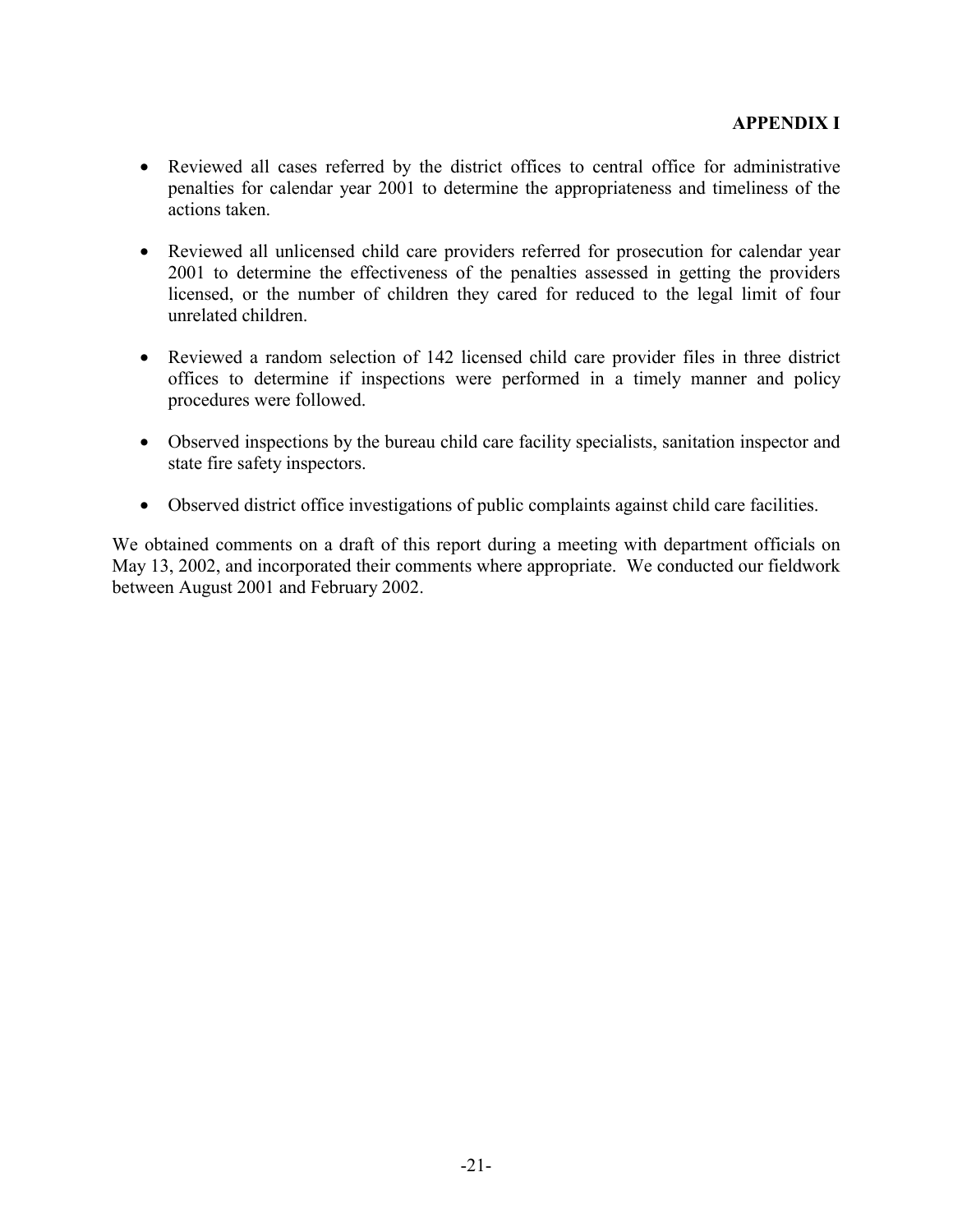#### **APPENDIX II**

#### **BACKGROUND**

The Bureau of Child Care (the bureau) is in the Department of Health and Senior Services - Division of Health Standards and Licensure and is responsible for the regulation and licensing of child care facilities. The bureau's mission is to assure the health, safety, growth and development of children through a regulatory process to prevent injury, risk or harm to dependent children in out-of-home child care settings.

The goal of the bureau is to have a positive impact on the overall health, safety and well being of children in child care programs. The bureau works to meet this goal through health promotion and education; facilitating immunizations; improved meals and nutrition education; communicable disease prevention; improved cleanliness and sanitation; injury reduction; prevention of child abuse and neglect; and serving children with special needs. The bureau also coordinates resources for parents seeking child care.

Section 210.245, RSMo 2000, provides for the following administrative penalties:

- Warning Letter: To notify a provider that rule violations have occurred and must not recur. Warning letters are generally removed from the public record after a period of time (normally one year) if no further violations occur. The letters are maintained in the administrative record after removal from the public record.
- Censure Letter: To notify a provider that rule violations have occurred and must not recur. Censure letters are a permanent part of the public record.
- Probation: To place conditions on a facility license for a specific period of time.
- Immediate Suspension: When threat of imminent bodily harm to the children in a provider's care is documented. Department staff must simultaneously give the provider notice of further disciplinary action that will be taken, such as revocation, suspension, probation or denial of license renewal.
- Suspension: To notify a facility that prompt correction of a specific serious rule violation must be made in order to be able to continue operating the child care facility. The proposed action can be withdrawn or the suspension can be lifted as soon as the violations are corrected.
- Denial of Initial/Renewal License: When bureau staff have completed a licensing investigation and determined the applicant/licensee does not possess good character and intent and/or is not qualified and equipped to render care or service conducive to the welfare of children.
- Revocation of License: When bureau staff are not satisfied the licensee possesses good character and intent and/or is not qualified and equipped to render care or service conducive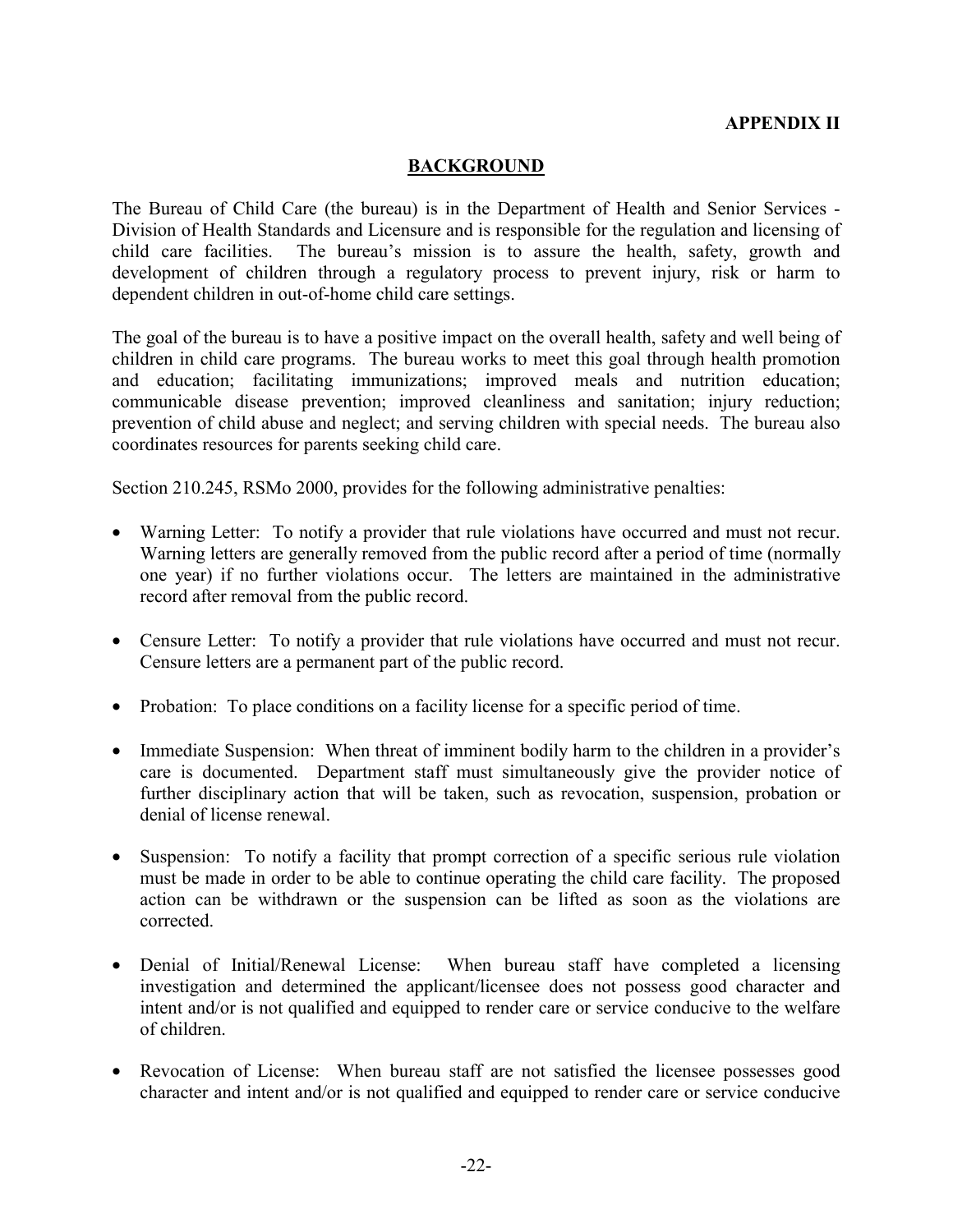to the welfare of children. License revocation can take place anytime during a licensing period as opposed to denial of license renewal, which takes place only at the end of the licensing period.

The bureau has six district offices (Northwestern, Southwestern, Northeastern, Central, Eastern and Southeastern) from which bureau staff conduct on-site inspection and regulation services to the child care facilities as well as giving technical and consultative assistance. Figure II.1 shows the six district offices and the counties in each district.



#### **Figure II.1: Bureau of Child Care Districts**

Source: Bureau of Child Care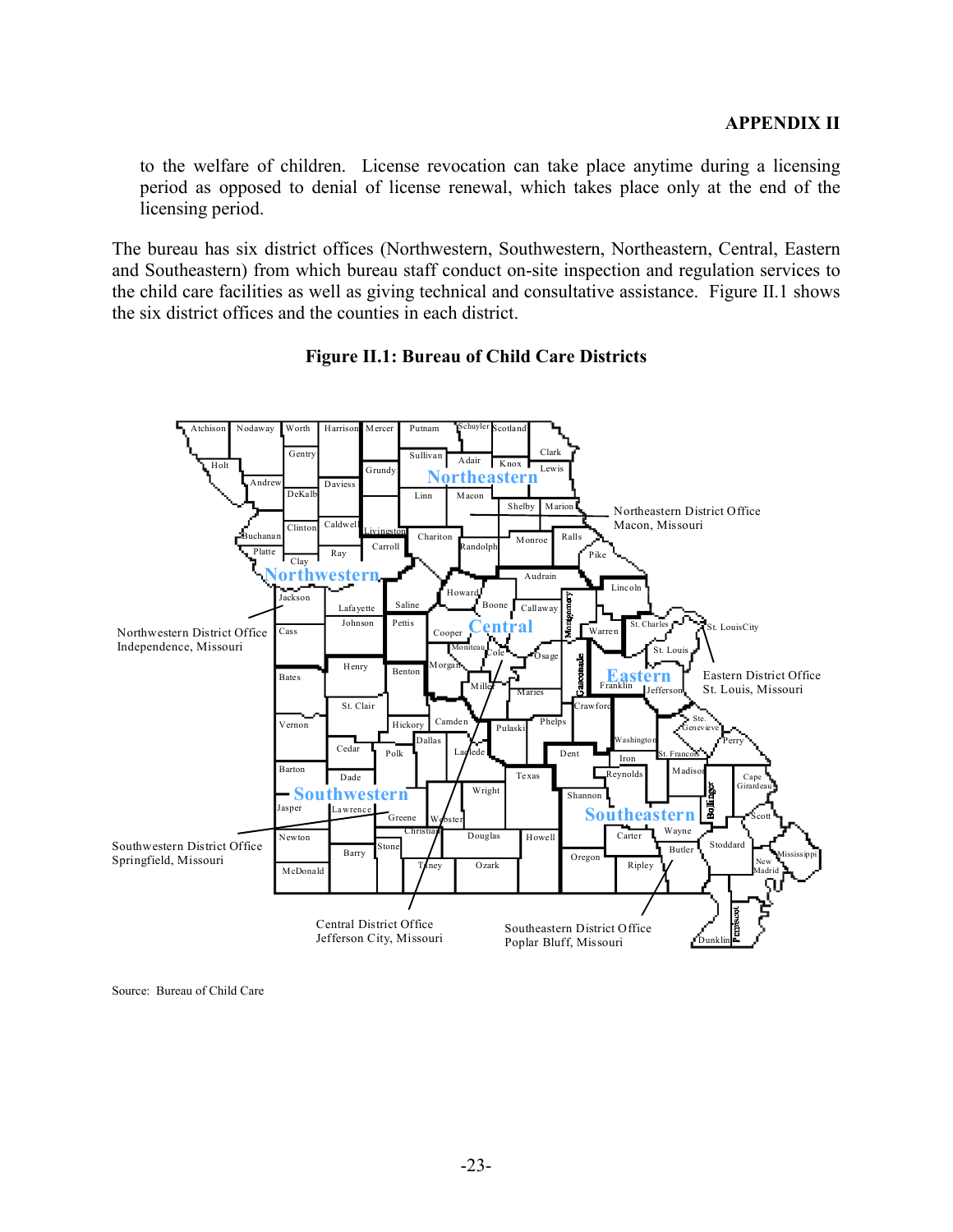Facilities subject to licensure can be licensed for up to two years. Bureau staff are responsible for inspecting and regulating the following licensed child care facilities:

- Family child care homes Facilities where care can be given by one adult provider in his/her own permanent residence and for more than four children, but no more than 10 children not related to the provider.
- Group child care homes Facilities where care is given by a provider in a location other than the provider's permanent residence or separate from the provider's living quarters for 11 to 20 children not related to the child care provider for any part of a 24-hour day.
- Child day care centers Facilities where care is provided in a location other than the provider's permanent residence, or separate from the provider's living quarters, where care is provided for more than 20 children not related to the child care provider for any part of a 24 hour day.

To help ensure child care facilities are sanitary and safe, bureau staff conduct annual sanitation and fire inspections. Sanitation inspections are performed either by county health department officials or by the bureau sanitation inspector. All fire inspections are performed by the Department of Public Safety - Division of Fire Safety. Bureau staff also conduct semi-annual inspections to determine if child care facilities are in compliance with the bureau's rules related to safety, adult care giver-to-children ratios and cleanliness.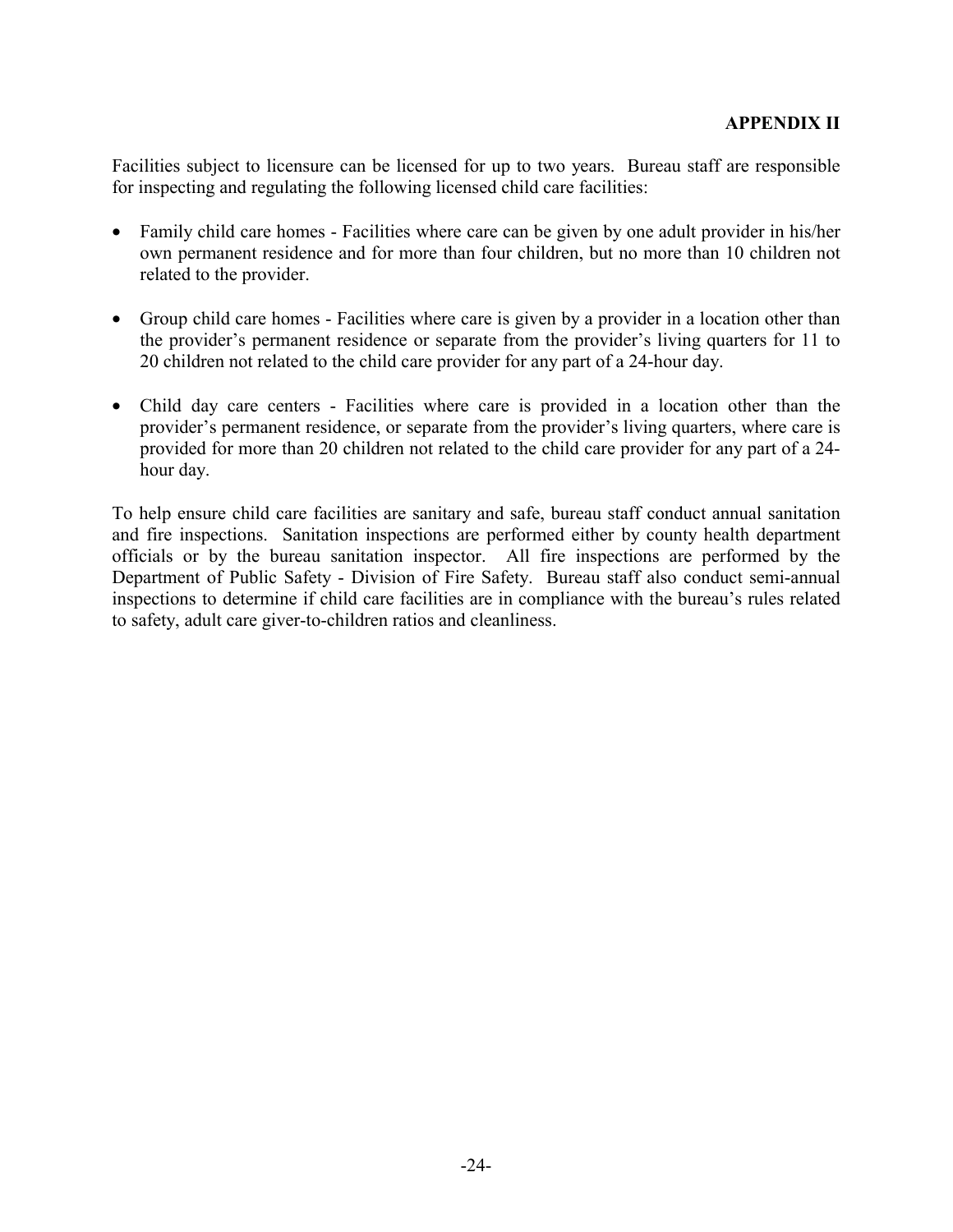#### **APPENDIX II**

The Bureau of Child Care Form DC-43 sets out the regulations for 19 CSR 30-61.085. This form is used by the child care facility specialist for initial and renewal inspections. Table II.1 is an excerpt of this form.

| PHYSICAL PLANT:                                                                 | <b>YES</b> | N <sub>O</sub> | <b>INDOOR SPACE:</b>                                                                           | <b>YES</b> | NO |
|---------------------------------------------------------------------------------|------------|----------------|------------------------------------------------------------------------------------------------|------------|----|
| Safe and suitable                                                               |            |                | Open windows and doors securely<br>screened                                                    |            |    |
| Restricted to approved space and floors                                         |            |                | Temperature between 68°F and 85°F,<br>two feet from floor                                      |            |    |
| Stairways well-lighted; free of obstructions;<br>handrails, if necessary        |            |                | Pads or mats under indoor equipment if<br>more than 24" high                                   |            |    |
| Approved barrier for porches, decks, stairwells                                 |            |                | 35 square feet per child                                                                       |            |    |
| Safety gates at stairways, as needed                                            |            |                | License posted near entrance where<br>easily seen                                              |            |    |
| Heating equipment protected                                                     |            |                | <b>OUTDOOR SPACE:</b>                                                                          |            |    |
| Hazardous items inaccessible                                                    |            |                | On or adjoining property                                                                       |            |    |
|                                                                                 |            |                | 42" fencing requirements met                                                                   |            |    |
| Weapons and ammunition inaccessible in locked<br>cabinet/closet                 |            |                | 75 square feet per child                                                                       |            |    |
| Smoking-limited as required                                                     |            |                | Adult supervision as required                                                                  |            |    |
| <b>BATHROOM FACILITIES:</b>                                                     |            |                | Safe; well-maintained; good drainage                                                           |            |    |
| Toilet and hand washing facility available                                      |            |                | Fall zone covered with approved<br>material                                                    |            |    |
| Individual towels or paper towels, soap, toilet<br>paper accessible to children |            |                | Resilient material maintained                                                                  |            |    |
| Convenient, working                                                             |            |                | No concrete, asphalt, carpet or bare soil<br>under equipment from which children<br>might fall |            |    |
| Children monitored                                                              |            |                | <b>ANIMALS:</b>                                                                                |            |    |
| Clean and odor free                                                             |            |                | Penned if threat to health or safety                                                           |            |    |
| One potty-chair, junior commode or toilet with an<br>adaptor                    |            |                | Clean pens                                                                                     |            |    |
| Potty-chair in bathroom emptied, cleaned and<br>disinfected after each use      |            |                | No animal excrement in child care area                                                         |            |    |
|                                                                                 |            |                | No litter box in child care or food<br>preparation areas                                       |            |    |
|                                                                                 |            |                | Food and water dishes inaccessible to<br>children                                              |            |    |

**Table II.1: Excerpt of Initial and Renewal Inspection Form** 

Source: Prepared by SAO based on Bureau of Child Care Form DC-43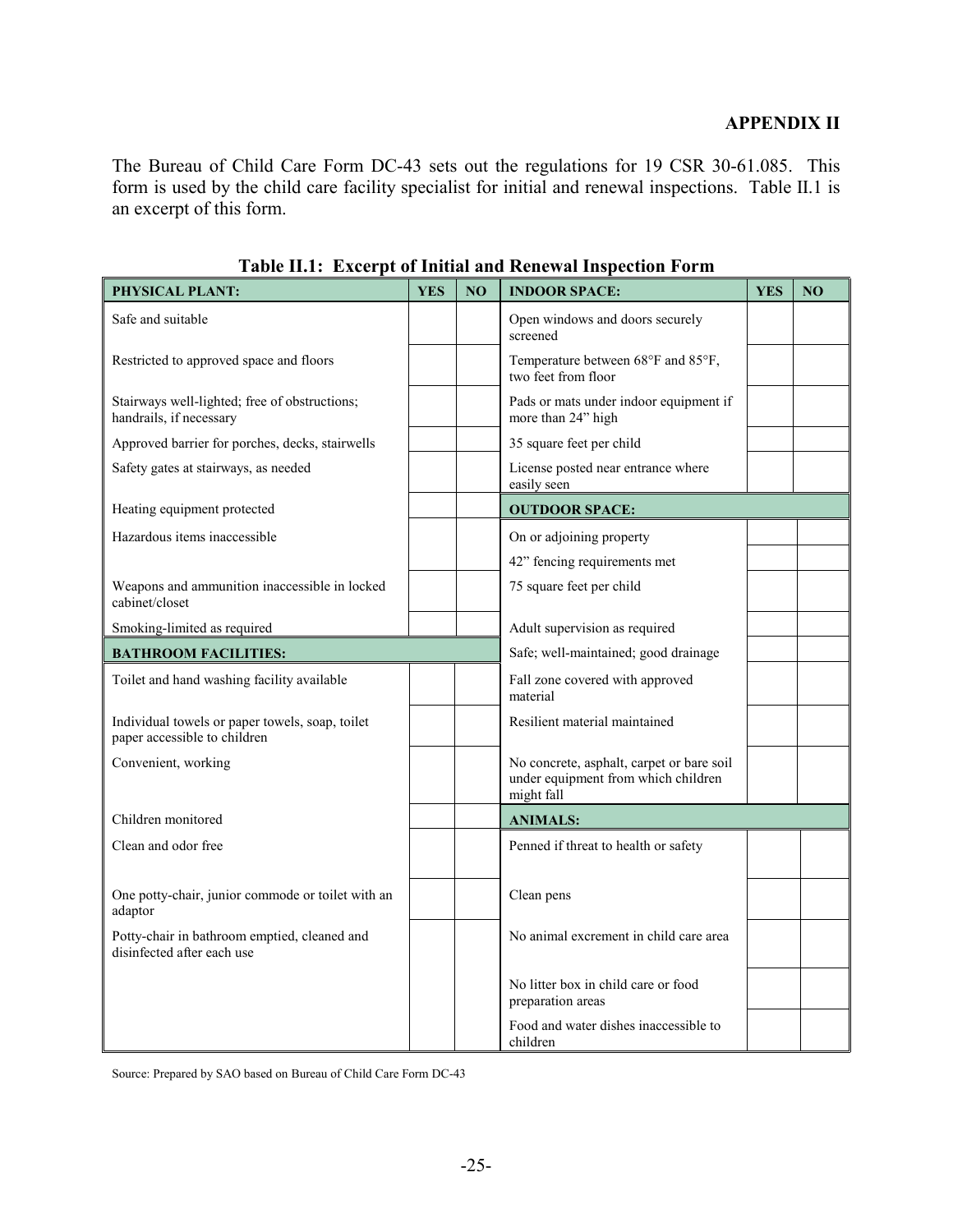#### **ESTIMATED NUMBER OF CHILDREN IN UNLICENSED CHILD CARE FACILITIES**

This appendix shows approximately how many children may be in unlicensed facilities. Absent actual bureau data, we used 2000 U.S. Census data to determine this estimate. According to Census data, nearly 287,000 Missouri children ages 5 and under lived in homes where both parents worked and may have required some sort of child care.<sup>15</sup> However, the license capacity of all of Missouri's licensed child care facilities in 2001 was only about 131,000 children. Thus, we estimate up to 156,000 children ages 5 and under may not have access to a licensed child care facility in the state. Bureau officials agreed thousands of Missouri children are most likely being cared for by unlicensed providers.

Our analysis of intrastate data show licensing capacity of licensed child care facilities and the number of license-exempt facilities left potentially hundreds of children ages 5 and under without access to either licensed or license-exempt care in many of the state's counties. Figure III.1 shows by county and the city of St. Louis 1) the number children, ages 5 and under, in excess of the licensed care facility capacity, and 2) the number of available license-exempt facilities in 2001 (shown in parentheses). For example, St. Louis County has an estimated 22,915 children ages 5 and under who may not have access to licensed child care facilities, and 276 license-exempt facilities.

As Figure III.1 shows, two-thirds of the children ages 5 and under were potentially cared for by unlicensed child care facilities in 52 of the state's 115 counties. Further, in 35 of the 52 counties, there were three or fewer license-exempt facilities to provide child care.

 $\overline{a}$ 

<sup>&</sup>lt;sup>15</sup> Children living with a grandparent or other guardian are not included in this census data.